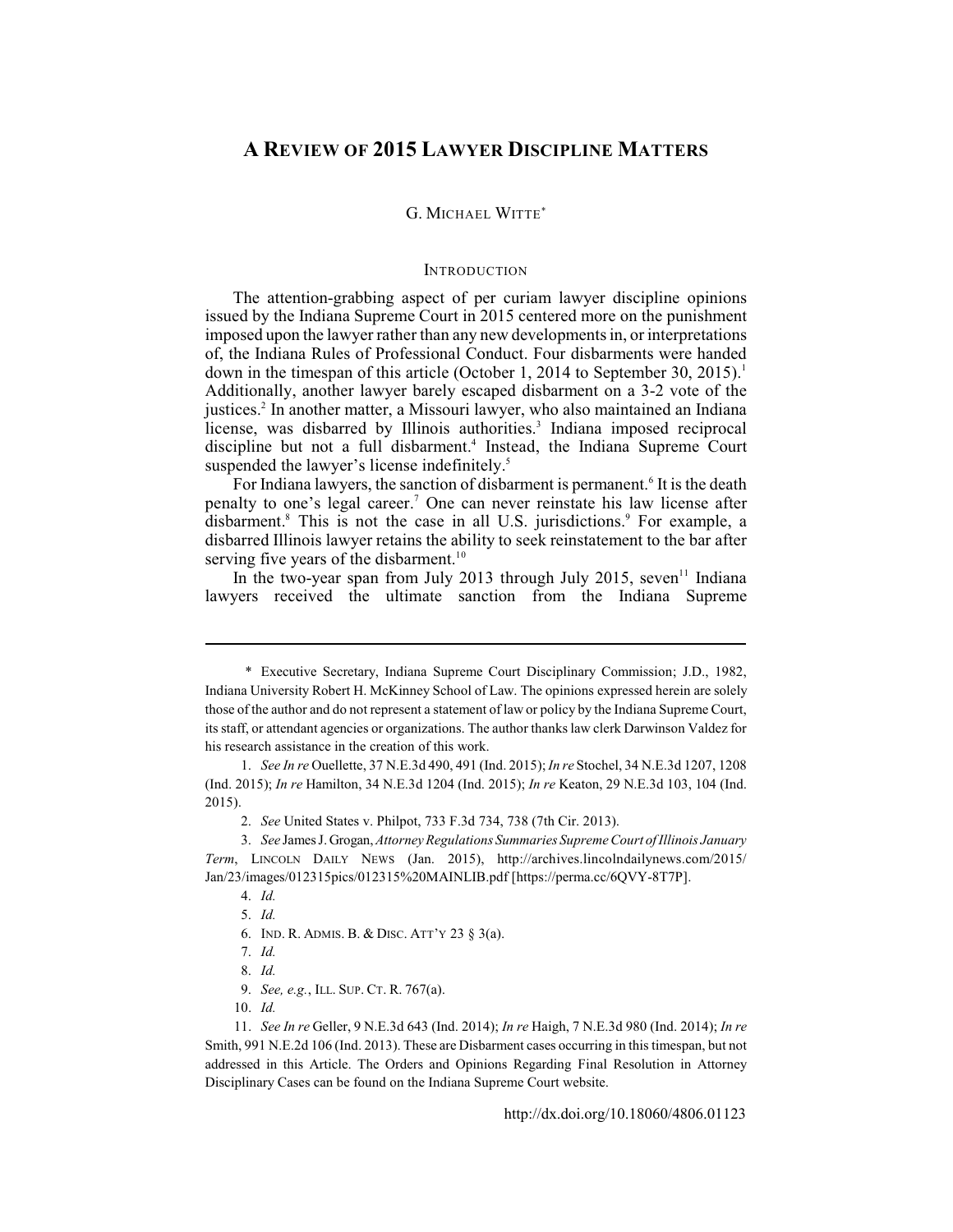Court—permanent disbarment.<sup>12</sup> This is a significant number when compared to the ten years prior to July 2013: in that decade-long span, a total of eight lawyers were disbarred.<sup>13</sup> This Article will review the four disbarments as well as the two near-disbarments that occurred in the current reporting period.

#### I. *IN RE KEATON*

The Keaton matter gained quick notoriety forthe scandalous facts underlying the misconduct. Some critics questioned whether the Disciplinary Commission brought this case solely because of the prurient nature of the facts. Much of the criticism is based on the question of what connects a lawyer's personal misconduct to his or her ability to practice law. That debate will be addressed later in this segment.

In 2005, attorney R. Mark Keaton, then forty-one years old, married, and living in Fort Wayne, began an intimate relationship with J.D., a sophomore at Indiana University and the roommate of his daughter.<sup>14</sup> For nearly three years, the relationship vacillated between emotional, volatile, passionate, turbulent, and exploitive.<sup>15</sup> J.D. permanently ended the long-distance relationship in March  $2008$ —or so she thought.<sup>16</sup> For the next four months, respondent harassed J.D. with numerous voicemails, ninety of which she was able to record and preserve for evidentiary purposes.<sup>17</sup> For two years following the break-up, Keaton and J.D. exchanged at least 7199 emails, the vast majority being sent by Keaton.<sup>18</sup> All of the communications "were threatening, abusive, and highly manipulative in nature."<sup>19</sup>

The tone and content of the various communications is illustrated by the following excerpt from the court's opinion:

One illustrative example among the many similar voicemails left by Respondent and preserved by JD is the following:

(Shouting) Call me the f\*\*\* back! I don't know who the f\*\*\* you think you are. But I'll tell you what, you better f\*\*\*ing call me f\*\*\*ing back now! You f\*\*\* with me one more time and this time you'll really f\*\*\*ing pay for it! And you need to think about it! Now you f\*\*\*ing quit

<sup>12.</sup> *See In re* Steele, 45 N.E.3d 777 (Ind. 2015). On December 1, 2015, the court disbarred another attorney for misconduct. However, that case is outside the reporting period of this Article.

<sup>13.</sup> *In re Smith*, 991 N.E.2d 106; *In re* Patterson, 969 N.E.2d 593 (Ind. 2012); *In re* Mendenhall, 959 N.E.2d 254 (Ind. 2012); *In re* Rawls, 936 N.E.2d 812 (Ind. 2010); *In re* Sniadecki, 924 N.E.2d 109 (Ind. 2010); *In re* Lehman, 901 N.E.2d 1097 (Ind. 2009); *In re* Powell, 894 N.E.2d 519 (Ind. 2008); *In re* Davidson, 814 N.E.2d 266 (Ind. 2004).

<sup>14.</sup> *In re* Keaton, 29 N.E.3d 103, 104 (Ind. 2015).

<sup>15.</sup> *Id.*

<sup>16.</sup> *Id.*

<sup>17.</sup> *Id.*

<sup>18.</sup> *Id.*

<sup>19.</sup> *Id.*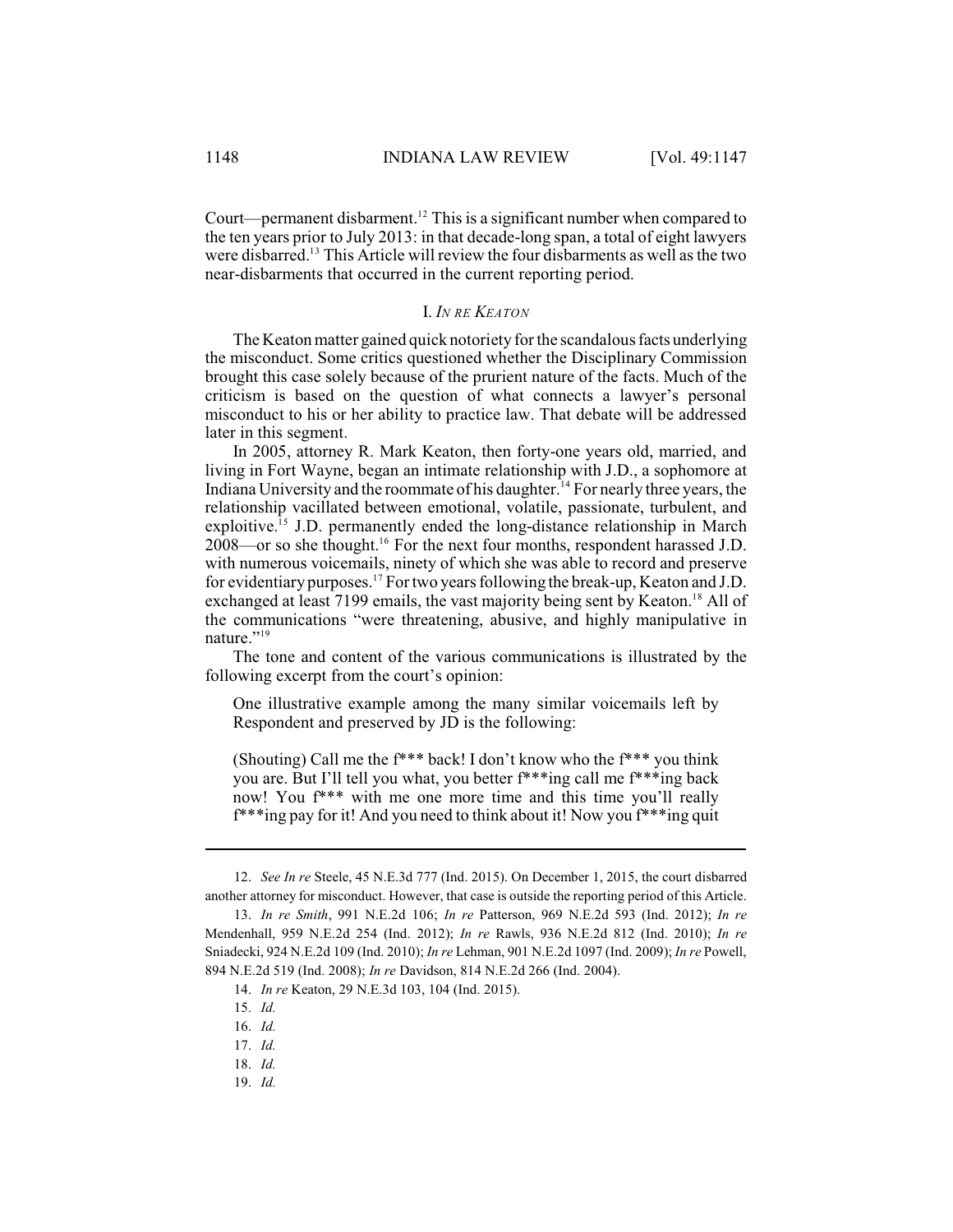f\*\*\*ing with me! I f\*\*\*ing deal with your f\*\*\*ing illness so f\*\*\*ing long, don't f<sup>\*\*\*</sup> with me another f<sup>\*\*\*</sup>ing day! Not another f<sup>\*\*\*</sup>ing day! You return my call right now!

We agree with the hearing officer's assessment that "[t]he true angry, hostile and threatening content and tone present in the voicemails can only be fully understood" by listening to them. (HO's Report at ¶ 20). Quite simply, they are profoundly disturbing.<sup>20</sup>

Keaton's threats included suicide, physical, and economic harmtowardsJ.D., and public embarrassment for J.D.<sup>21</sup> He carried out the last threat.<sup>22</sup> Keaton publicly disseminated compromising photographs of J.D. taken during the relationship.<sup>23</sup> He sent them to J.D.'s family and friends, and posted them on adult-oriented websites.<sup>24</sup> Keaton also maintained and published a blog about J.D. for several years where the explicit photographs were also posted.<sup>25</sup> On the days of Keaton's discipline trial, he still refused to terminate the blog or delete the photos. 26

Other acts of Keaton's post-break-up obsessive harassment included:

- Stalking J.D. on campus;
- Peeking in her apartment windows;
- Confronting J.D. in a student lounge;
- Hiring a private investigator to discover a new phone number obtained by J.D.; and
- Using seventeen different email addresses and at least one fake social media profile in order to overcome JD's ability to block communications.<sup>27</sup>

In August 2009, J.D. initiated legal action against Keaton, both civil and criminal.<sup>28</sup> This only caused Keaton to escalate his harassment.<sup>29</sup> Keaton's provocation continued through February 2012 when Keaton was notified the Disciplinary Commission was investigating his conduct.<sup>30</sup> Ten days later, Respondent filed a pro se civil complaint in state court against J.D. for malicious prosecution and abuse of process.<sup>31</sup> Less than three months later, Keaton filed a second pro se complaint in federal court against J.D. and law enforcement

- 20. *Id.* at 104 n.1.
- 21. *Id.* at 105.
- 22. *Id.*
- 23. *Id.*
- 24. *Id.*
- 25. *Id.* at 106.
- 26. *Id.* at 105.
- 27. *Id.* at 106.
- 28. *Id.* at 107.
- 29. *Id.*
- 30. *Id.*
- 31. *Id.*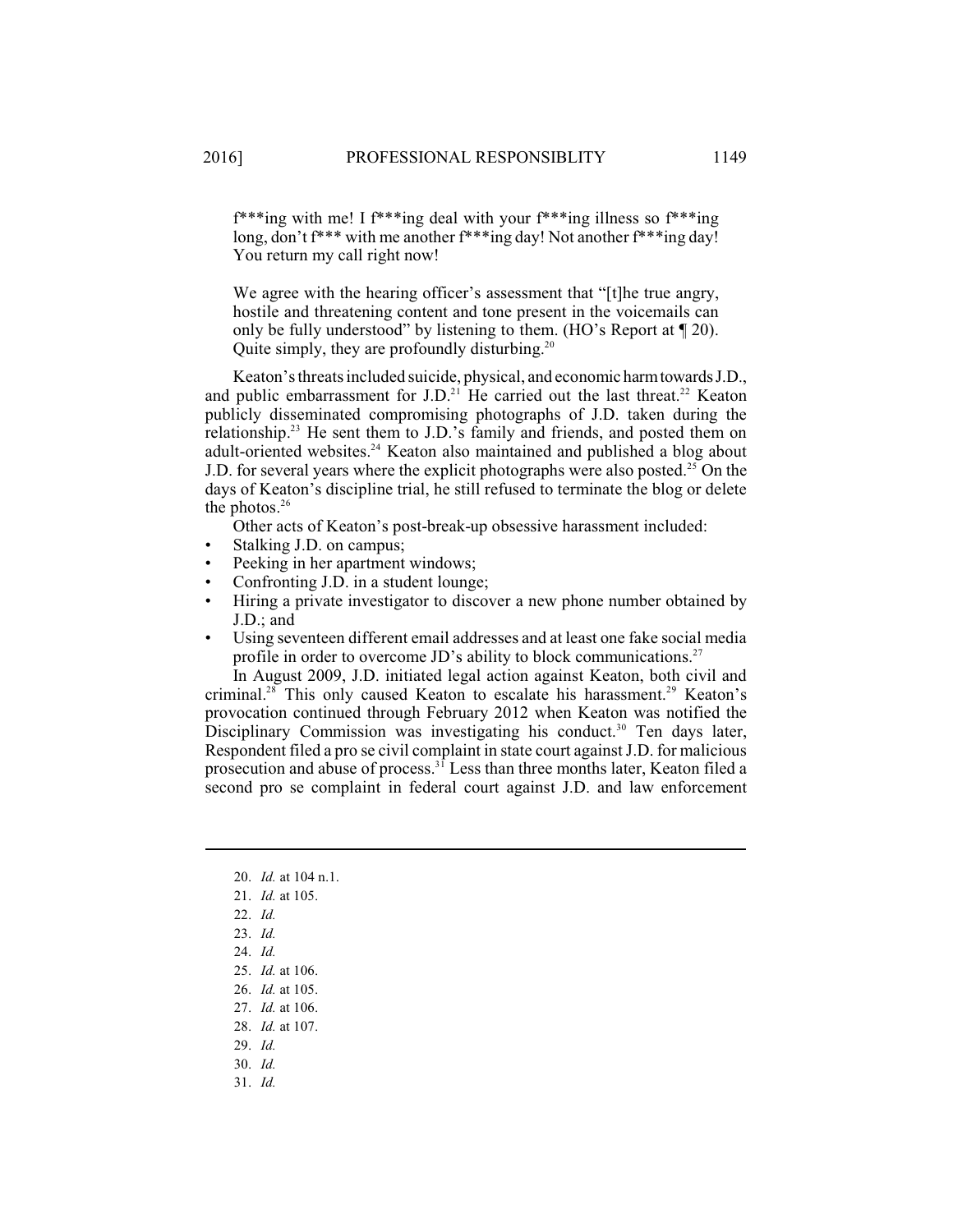authorities for unlawful arrest. 32

In his response to the Commission's inquiry, Respondent stated,

Throughout all the prosecutions, [Respondent] hastried not to disparage [JD] nor has he even suggested that [JD] has been less than truthful with the various law enforcement and attorneys with whom she has communicated. As far as [Respondent] can remember, he's never suggested that [JD] haslied to anyone. Putsimply, [Respondent] doesn't know whether she has or hasn't, because she has never testified in any proceeding relating to these matters nor has she ever been required to provide any kind of factual support under oath for the facts that others keep asserting. $33$ 

This response was in direct contradiction to the amended complaint filed in the federal civil suit.<sup>34</sup> Keaton alleged J.D. and others provided false information, testimony, and evidence in the criminal investigation.<sup>35</sup>

J.D. was never Keaton's client.<sup>36</sup> The relationship began as a consensual one.<sup>37</sup> The actions that served as the basis for Keaton's discipline did not primarily arise from the practice of law.<sup>38</sup> So what is the nexus between Keaton's actions and his ability to practice law? Should a lawyer's actions outside the practice of law serve as a basis for sanctions against one's law license?

The Preamble to the Indiana Rules of Professional Conduct addresses this topic.<sup>39</sup> In addressing a lawyer's responsibilities, the Preamble acknowledges that "there are Rules that apply to lawyers who are not active in the practice of law or to practicing lawyers even when they are acting in a nonprofessional capacity."<sup>40</sup> Additionally, the Preamble addresses a lawyer's duty to conform to the requirements of the law both in the lawyer's business and personal affairs.<sup>41</sup>

39. *See generally* IND. PROF'L CONDUCT pmbl.

40. *See id.* ¶ 3 ("In addition to these representational functions, a lawyer may serve as a thirdparty neutral, a nonrepresentational role helping the parties to resolve a dispute or other matter. Some on these Rules apply directly to lawyers who are or have served as third-party neutrals. See, e.g., Rules 1.12 and 2.4. In addition, there are Rules that apply to lawyers who are not active in the practice of law or to practicing lawyers even when they are acting in a nonprofessional capacity. For example, a lawyer who commits fraud in the conduct of a business is subject to discipline for engaging in conduct involving dishonesty, fraud, deceit, or misrepresentation. See Rule 8.4.").

41. *See id.* ¶ 5 ("A lawyer's conduct should conform to the requirements of the law, both in professional service to clients and in the lawyer's business and personal affairs. A lawyer should use the law's procedures only for legitimate purposes and not to harass or intimidate others. A lawyer should demonstrate respect for the legal system and for those who serve it, including judges, other

<sup>32.</sup> *Id.*

<sup>33.</sup> *Id.*

<sup>34.</sup> *Id.* at 107-08.

<sup>35.</sup> *Id.* at 107.

<sup>36.</sup> *Id.* at 109-10.

<sup>37.</sup> *Id.* at 104.

<sup>38.</sup> *Id.* at 110.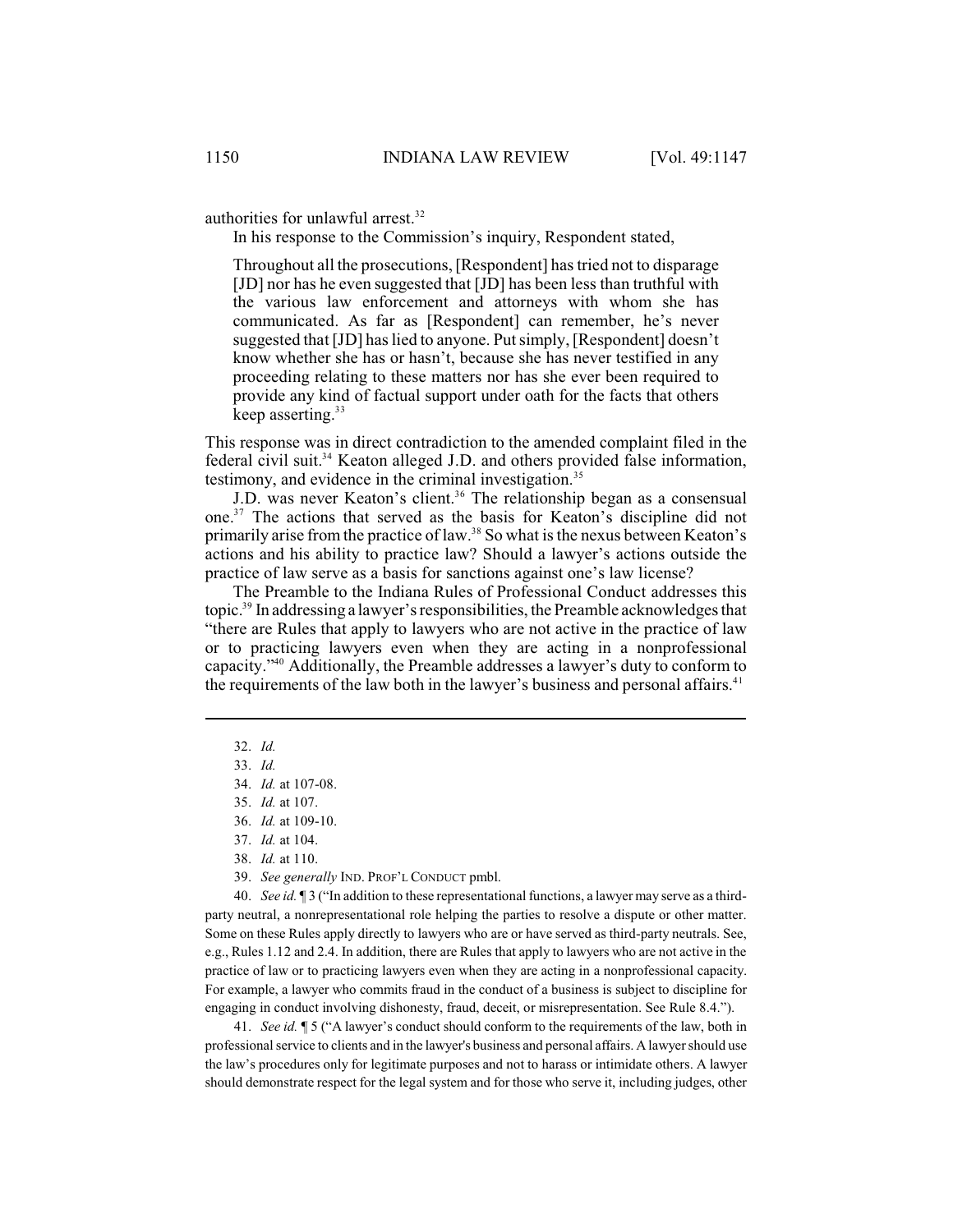The court noted lawyers must "be of good moral character and fitness" have a responsibility to conform "to the standards imposed by the law, the oath of attorneys, and our professional conduct rules."<sup>42</sup> The court presses Keaton's behavior fell "woefully short of these standards and reflects a fundamental betrayal of the trust that has been placed in him."<sup>43</sup>

Keaton's victimization of J.D. was found to violate the Rules of Professional Conduct.<sup>44</sup> His acts were found to be criminal in nature—specifically the crimes of stalking, harassment, and intimidation.<sup>45</sup> This finding supported a violation of Indiana Rules of Professional Conduct 8.4(b), which prohibits a lawyer from committing criminal acts that reflect adversely on the lawyer's honesty, trustworthiness, or fitness as a lawyer.<sup>46</sup> Additionally, Keaton's false statements during the Commission's investigation—never asserting J.D. lied to anyone or acted less than truthful—were found to violate Indiana Rules of Professional Conduct 8.4(c).<sup>47</sup> This rule prohibits a lawyer from engaging in conduct involving dishonesty, fraud, deceit, or misrepresentation.<sup>48</sup> Neither of these rules restrict the scope of misconduct to occurrences within the practice of law or within a professional capacity. Both of these rules are applicable to the private behavior of a lawyer.<sup>49</sup>

Truth and honesty are cornerstones of the legal profession, both in the performance of the lawyer, and the end product pursued. Therefore, it is incumbent upon lawyers to refrain from dishonest, deceitful, or untruthful conduct. Indiana Rule of Professional Conduct 8.4(c) prohibits a lawyer from engaging in conduct involving dishonesty, fraud, deceit, or misrepresentation.<sup>50</sup> Thisrule contains no requirement the misconduct occur strictly within the course

lawyers and public officials. While it is a lawyer's duty, when necessary, to challenge the rectitude of official action, it is also a lawyer's duty to uphold legal process.").

<sup>42.</sup> *In re Keaton*, 29 N.E.3d at 110 (citing Baker v. Keisker, 142 N.E.2d 432, 434 (1957)). 43. *Id.*

<sup>44.</sup> *Id.* at 111. In a separate count, Keaton was also charged with neglecting a client. *Id.* at 108. Keaton failed to meet filing requirements in the client's appeal which resulted in a dismissal of the appeal. *Id.* at 109-10. Keaton then failed to notify the client of the dismissal. *Id.* These omissions were found to violate Indiana Professional Conduct R.  $1.4(a)(2)$ , for failing to "reasonably consult with a client about the means by which the client's objectives are to be accomplished," Rule 1.4(a)(3): for failing to "keep a client reasonably informed about the status of a matter," and Rule 1.4(b) for failing to "explain a matter to the extent reasonably necessary to permit a client to make informed decisions regarding the representation." *Id.* at 108. The academic discussion of the importance of the *Keaton* case is focused solely on the personal misconduct of the lawyer.

<sup>45.</sup> *Id.* at 109.

<sup>46.</sup> *Id.*

<sup>47.</sup> *Id.* at 110.

<sup>48.</sup> IND. PROF'L CONDUCT R. 8.4(c).

<sup>49.</sup> IND. PROF'L CONDUCT R. 1.4, 8.4.

<sup>50.</sup> IND. PROF'L CONDUCT R. 8.4(c).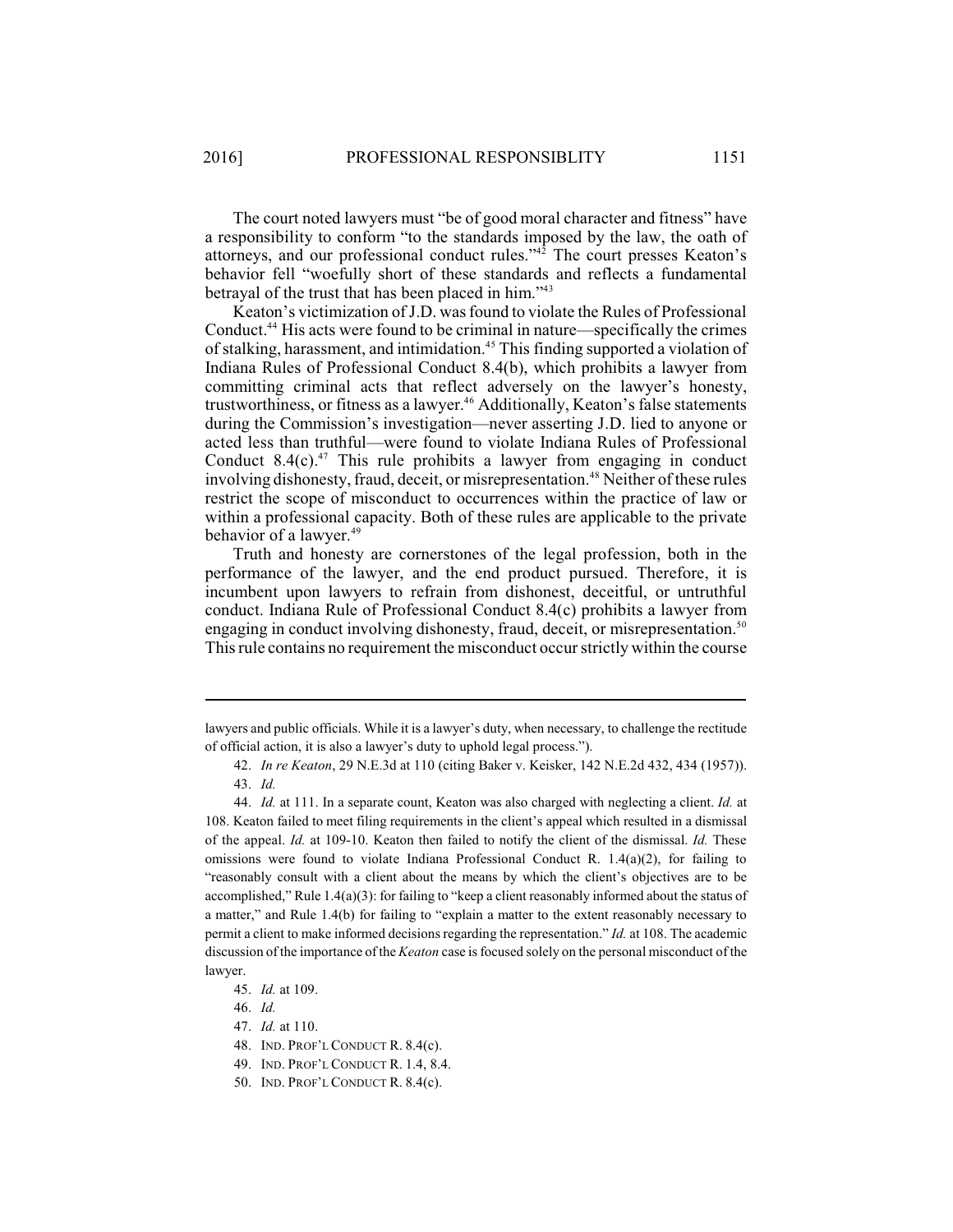of the practice of law or in a professional capacity.<sup>51</sup> Nevertheless, the fact that this particular instance of untruthfulness occurred in a legal proceeding would fulfill a nexus requirement if one existed. $52$  Keaton was unanimously disbarred for his misconduct.<sup>53</sup>

#### II. *IN RE HAMILTON*

Bradley D. Hamilton was disbarred in 2015 for misconduct that involved abandonment of his law practice and clients, stealing their money and fleeing to Australia.<sup>54</sup> Hamilton never responded to the formal complaint filed by the Disciplinary Commission and was disbarred on a Judgment on the Complaint.<sup>55</sup>

Hamilton abruptly abandoned his law practice and moved to Australia in September 2013.<sup>56</sup> He had collected more than twenty retainer fees from clients before leaving Indiana.<sup>57</sup> He did little or no work on many of these cases and failed to refund unearned portions of the fees.<sup>58</sup> He neglected many of these clients by being unresponsive to inquiries and lying about the status of some of their cases.<sup>59</sup> In two matters, Hamilton falsely told the clients he had filed their bankruptcy petitions.<sup>60</sup> In three other non-bankruptcy civil matters, Hamilton made similar false claims about case filings.<sup>61</sup> In several instances he took on new clients and accepted retainer fees while his move to Australia was imminent.<sup>62</sup> Furthermore, when Hamilton departed for Australia, he failed to leave behind any records indicating from which client's or clients' money was collected, disbursed, or retained.<sup>63</sup>

55. *Id.*; *see also*, IND. R. ADMIS. B. & DISC. ATT'Y 23 § 14(c).

<sup>51.</sup> *See, e.g.*, IND. PROF'L CONDUCT R. 4.1-4.4. For comparison, a nexus requirement is present in other rules of professional conduct. These rules are applicable to transactions with persons other than clients. Each of these rules use language that restricts application to actions in the course of representing a client. S*ee also* IND. PROF'L CONDUCT R. 8.4(g) (governing conduct of bias or prejudice but limiting application to conduct occurring "in a professional capacity").

<sup>52.</sup> *See, e.g.*, *In re* Dempsey, 986 N.E.2d 816 (Ind. 2013) (providing other examples of the professional conduct rules being applied to personal actions, specifically misconduct arising from Dempsey's personal bankruptcy and personal real estate foreclosure); *see also In re* Usher, 987 N.E.2d 1080 (Ind. 2013) (detailing misconduct arising from Usher's rejected pursuit of a relationship with a legal intern); *In re* Herthel, 760 N.E.2d 155 (Ind. 2001) (discussing misconduct arising from Herthel's involvement in a traffic collision).

<sup>53.</sup> *In* re Keaton, 29 N.E.3d 103, 104 (Ind. 2015).

<sup>54.</sup> *In re* Hamilton, 34 N.E.3d 1204 (Ind. 2015).

<sup>56.</sup> *In re Hamilton*, 34 N.E.3d at 1205.

<sup>57.</sup> *Id*.

<sup>58.</sup> *Id.* at 1206.

<sup>59.</sup> *Id.* at 1207.

<sup>60.</sup> *Id.* at 1205.

<sup>61.</sup> *Id.*

<sup>62.</sup> *Id.* at 1205-06.

<sup>63.</sup> *Id.* at 1206.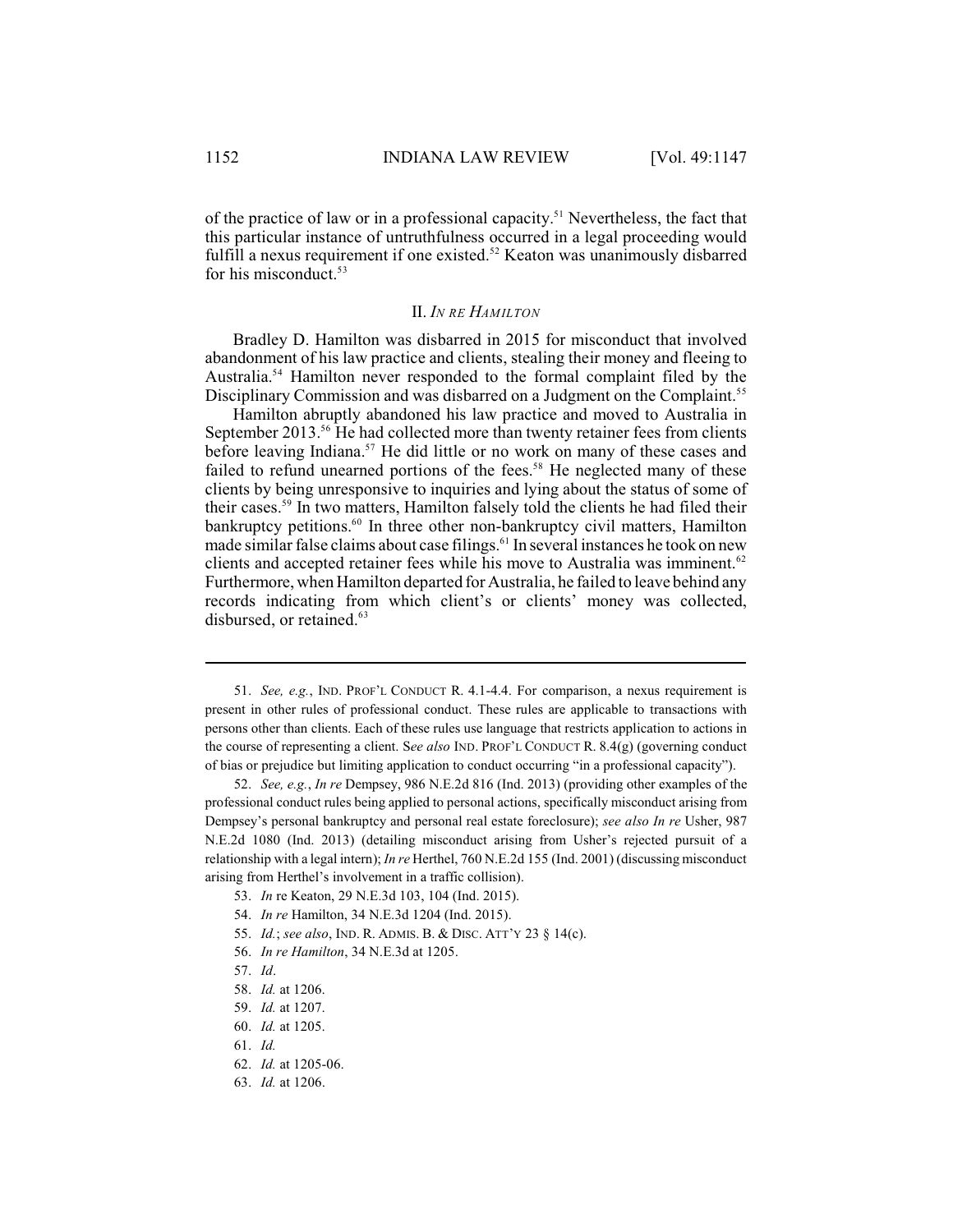This case is somewhat short in academic discussion of the various ethics violations. Hamilton's lack of participation in the discipline proceedings $64$  and eventual default eliminated a cause for debate. However, this case serves as a lesson about a lawyer's ethical obligations when winding down a law practice. Practice management should include maintaining client files, trust accounts, and fee payment records.<sup>65</sup> When terminating a law practice, clients should be "notified and kept fully and accurately informed of matters relating to their case."<sup>66</sup> A contingency plan should be in place to transition the clients' cases to successor lawyers.<sup>67</sup>

Within Rule 23 of the Indiana Rules for Admission to the Bar and the Discipline of Attorneys, Section 27 is a comprehensive rule known as the "Attorney Surrogate Rule."<sup>68</sup> It is designed specifically for the moment of termination of a solo law practice.<sup>69</sup> This Rule is not intended for a partnershiporiented law practice, because there is a surviving firm or partner(s) to pick up for the career-ending lawyer. In the partnership setting, the move to successor counsel, and the attendant record management duties, should be seamless. In summary, an attorney surrogate is *not*substitute counsel forthe departing lawyer. The attorney surrogate merely takes on a role of being a custodian to gather client files and financial records, give notice to the client base, disburse files, and make referrals to successor counsel. The attorney surrogate might also communicate with courts to get brief reprieves from any impending hearings or deadlines.

Hamilton enlisted an attorney surrogate two days before leaving for Australia.<sup>70</sup> However, the surrogate was not prepared for the onslaught of misdeeds that were quickly exposed upon Hamilton's exit.<sup>71</sup> Hamilton's misconduct included violations of the following Rules of Professional Conduct:

[Rule] 1.3: Failure to act with reasonable diligence and promptness.

[Rule] 1.4(a)(3): Failure to keep a client reasonably informed about the status of a matter.

[Rule] 1.4(a)(4): Failure to comply promptly with a client's reasonable requests for information.

[Rule] 1.4(b): Failure to explain a matter to the extent reasonably necessary to permit a client to make informed decisions.

[Rule] 1.16(d): Failure to protect a client's interests upon termination of representation, and failure to refund an unearned fee promptly upon termination of representation.

[Rule] 8.4(b): Committing a criminal act (conversion or theft) that

<sup>64.</sup> *Id.* at 1205.

<sup>65.</sup> *Id.* at 1206.

<sup>66.</sup> *Id.*

<sup>67.</sup> *Id.*

<sup>68.</sup> IND. R. ADMIS. B. & DISC. ATT'Y 23 § 27.

<sup>69.</sup> *See id.*

<sup>70.</sup> *In re Hamilton*, 34 N.E.3d at 1205.

<sup>71.</sup> *Id.* at 1206.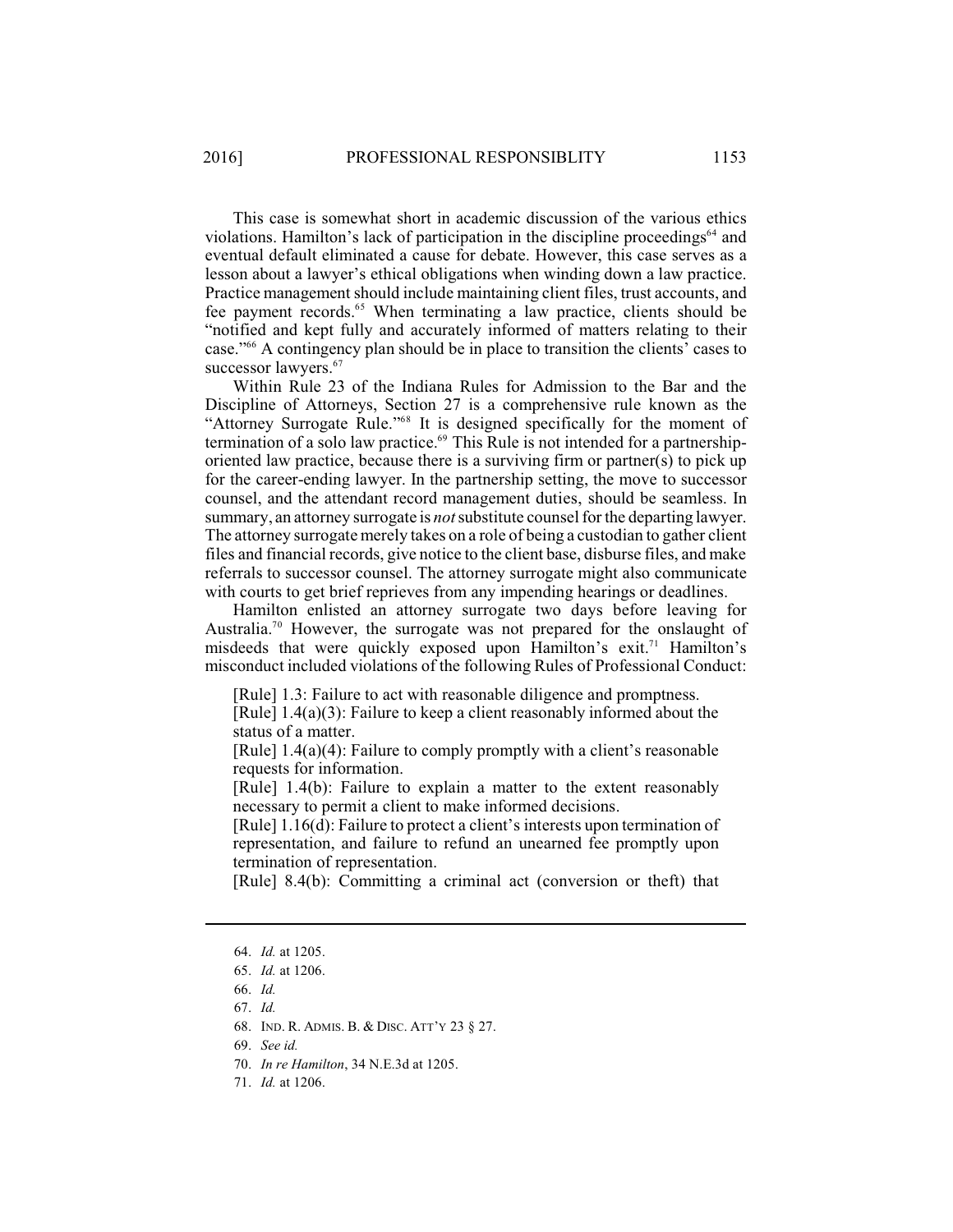reflects adversely on the lawyer's honesty, trustworthiness, or fitness as a lawyer.

[Rule] 8.4(c): Engaging in conduct involving dishonesty, fraud, deceit, or misrepresentation.

[Rule] 8.4(d): Engaging in conduct prejudicial to the administration of iustice. $72$ 

## III. *IN RE STOCHEL*

Attorney Robert E. Stochel was another attorney disbarred for thievery.<sup>73</sup> He embezzled from a receivership he was appointed to oversee and stole liberally from a former law partner's trust account.<sup>74</sup> Similar to Bradley Hamilton,<sup>75</sup> Stochel also failed to participate in his discipline proceeding and judgment was granted summarily on the complaint.<sup>76</sup>

Stochel was appointed as a receiver of a jointly owned grocery store which was involved in a legal dispute.<sup>77</sup> Around 2002, Stochel began withdrawing funds from a receivership account for personal use and without authority to do so.<sup>78</sup> By 2004, the account had been completely depleted of about \$330,000.<sup>79</sup> Stochel then would deposit personal funds into the account when needed to pay routine expenses for the receivership.<sup>80</sup> The deposits and payments also served to mislead others into believing the receivership had cash and was being properly managed.<sup>81</sup>

In 2005, the beneficiaries of the receivership settled their dispute under the mistaken fact the receivership had about  $$330,000$  in cash.<sup>82</sup> For the next five years, Stochel was able to hold at bay the beneficiaries and the trial court overseeing the receivership with delay tactics, false statements, and false accountings.<sup>83</sup> In 2012, Stochel resisted the trial court's order to surrender the receivership file to an accountant.<sup>84</sup> Eventually, Stochel was cited for contempt, failed to appear at his contempt hearing despite having knowledge of the setting,<sup>85</sup> had a warrant issued for his arrest, was jailed for contempt, and was

- 83. *Id.*
- 84. *Id.*

<sup>72.</sup> *Id.* (citing IND. PROF'L CONDUCT R. 1.3, 1.4(a)(3)-(4), 1.4(b), 1.16(d), 8.4(b)-(d)).

<sup>73.</sup> *In re* Stochel, 34 N.E.3d 1207, 1208 (Ind. 2015).

<sup>74.</sup> *Id.*

<sup>75.</sup> *In re Hamilton*, 34 N.E.3d at 1205.

<sup>76.</sup> IND. R. ADMIS. B. & DISC. ATT'Y Rule 23 § 14(c); *see also In re Stochel*, 34 N.E.3d at 1208.

<sup>77.</sup> *In re Stochel*, 34 N.E.3d at 1208.

<sup>78.</sup> *Id.*

<sup>79.</sup> *Id.*

<sup>80.</sup> *Id.*

<sup>81.</sup> *Id.* at 1208-09.

<sup>82.</sup> *Id.* at 1209.

<sup>85.</sup> When asked in a deposition why he ignored the contempt hearing, Stochel replied that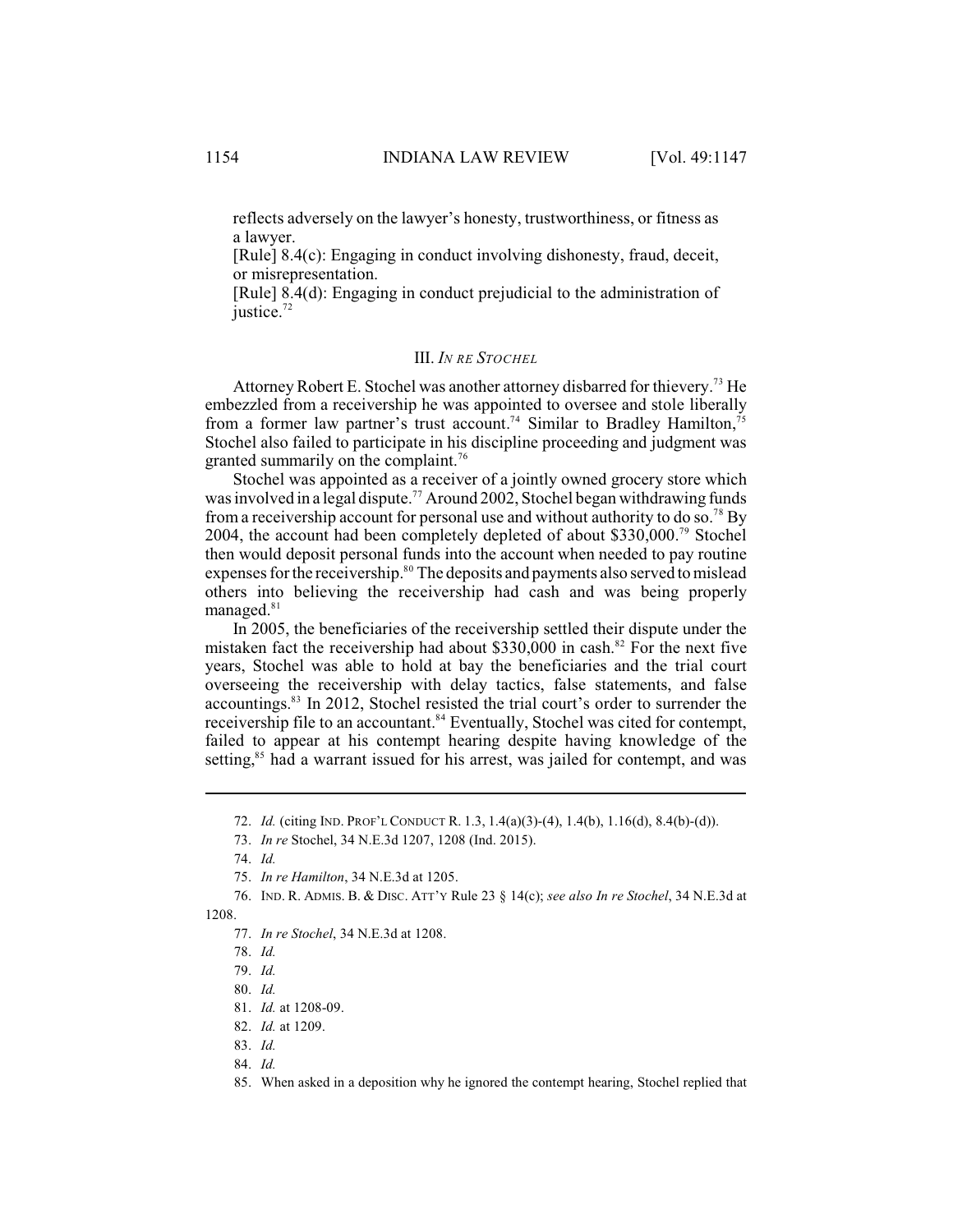removed as the receiver.<sup>86</sup>

At the time of the discipline proceedings, Stochel owed the receivership at least \$230,000. $\frac{87}{3}$  Also, the beneficiaries spent \$50,000 towards reconstruction of the receivership's finances. 88

In July 2012, the Disciplinary Commission began an investigation into the matter.<sup>89</sup> For over two years, Stochel stymied the investigation through noncooperation including lying to Commission inquiries, failing to respond to Commission inquiries, failing to bring records to a deposition, and failing to appear at a subsequent deposition.<sup>90</sup> The Commission initiated six separate show cause actions against Stochel because of his non-cooperation.<sup>91</sup> Stochel's web of deceit and dishonesty to the receivership beneficiaries, their respective counsel, the trial court, and the Commission allowed his misconduct to prevail for over twelve years.<sup>92</sup>

An independent episode of theft occurred when Stochel stole from his law practice associate Thomas Hoffman.<sup>93</sup> They maintained a joint trust account in which funds of their respective clients were held.<sup>94</sup> As of November 3, 2011, the trust account contained almost  $$33,000$ .<sup>95</sup> Slightly less than \$5600 in the account belonged to Stochel or his clients.<sup>96</sup> Nevertheless, on that date, Stochel drafted a check for \$30,000 payable to himself and never repaid Hoffman for the deficiency.<sup>97</sup>

Stochel's trail of misconduct was lengthy, both in time span and number of acts.<sup>98</sup> This resulted in findings that he violated the following multitude of Indiana Rules of Professional Conduct:

 $1.5(a)$ : Making an agreement for, charging, or collecting an unreasonable fee.

92. *Id.* at 1208 (noting Stochel's malfeasance began approximately in 2002 when Stochel embezzled funds in his role as a receiver of a jointly owned supermarket).

98. *In re Stochel*, 34 N.E.3d at 1208, 1211 (noting Stochel's misdeeds occurred over a period of twelve years and included embezzling hundreds of thousands of dollars, impeding the Commission's investigation of his actions, and making no effort to make restitution).

he "was at home consuming gin." Verified Complaint ¶ 92, *In re* Stochel, 34 N.E.3d 1207 (Ind. 2015) (No. 45S00-1412-DI-738).

<sup>86.</sup> *In re Stochel*, 34 N.E.3d at 1209.

<sup>87.</sup> *Id.*

<sup>88.</sup> *Id.*

<sup>89.</sup> *Id.*

<sup>90.</sup> *Id.*

<sup>91.</sup> *Id.*

<sup>93.</sup> *Id.* at 1209.

<sup>94.</sup> *Id.*

<sup>95.</sup> *Id.*

<sup>96.</sup> *Id.*

<sup>97.</sup> *Id.*; *see also* Verified Complaint, *supra* note 85, ¶ 120-38.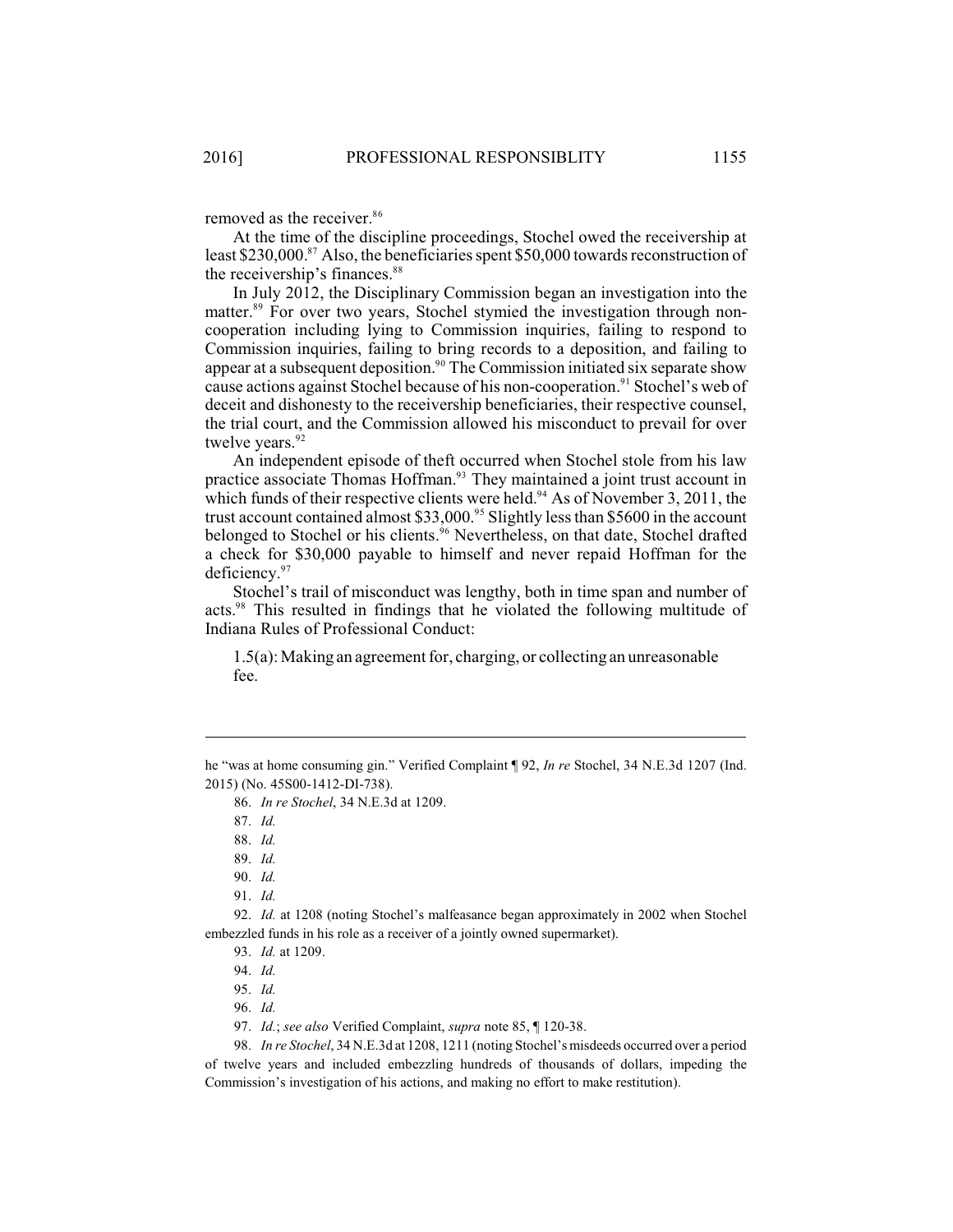1.15(a): Failure to hold property of clients properly in trust; failure to safeguard property of clients . . .

1.15(d): Failure to deliver promptly to clients and third parties funds they are entitled to receive and failure to render promptly a full accounting of those funds.

1.16(d): Failure to refund an unearned fee promptly upon termination of representation.

3.3(a)(1): Knowingly making false statements of fact or law to a tribunal or failing to correct false statements of material fact or law previously made to the tribunal by the lawyer.

3.4(c): Knowingly disobeying court orders.

4.1(a): Knowingly making a false statement of material fact to a third person in the course of representing a client.

8.1(b): Knowingly failing to respond to a lawful demand for information from a disciplinary authority.

8.4(b): Committing criminal acts (conversion, theft, deception, and criminal mischief) that reflect adversely on the lawyer's honesty, trustworthiness, or fitness as a lawyer.

8.4(c): Engaging in conduct involving dishonesty, fraud, deceit, or misrepresentation.<sup>99</sup>

The supreme court walked through the American Bar Association's (ABA) *Standards for Imposing Lawyer Sanctions* in determining the appropriate sanction for Stochel's multiple violations and attitude towards the discipline process.<sup>100</sup> The court directly incorporated into its opinion the following ABA standards:

4.11 Disbarment is generally appropriate when a lawyer knowingly converts client property and causes injury or potential injury to a client. . . .

4.61 Disbarment is generally appropriate when a lawyer knowingly deceives a client with the intent to benefit the lawyer or another, and causes serious injury or potential serious injury to a client. . . .

<sup>99.</sup> *Id.* at 1210 (citing IND. PROF'L CONDUCT R. 1.5(a), 1.15(a), 1.15(d), 1.16(d), 3.3(a)(1),  $3.4(c)$ ,  $4.1(a)$ ,  $8.1(b)$ ,  $8.4(b)-(c)$ ).

<sup>100.</sup> *Id.* at 1210-11.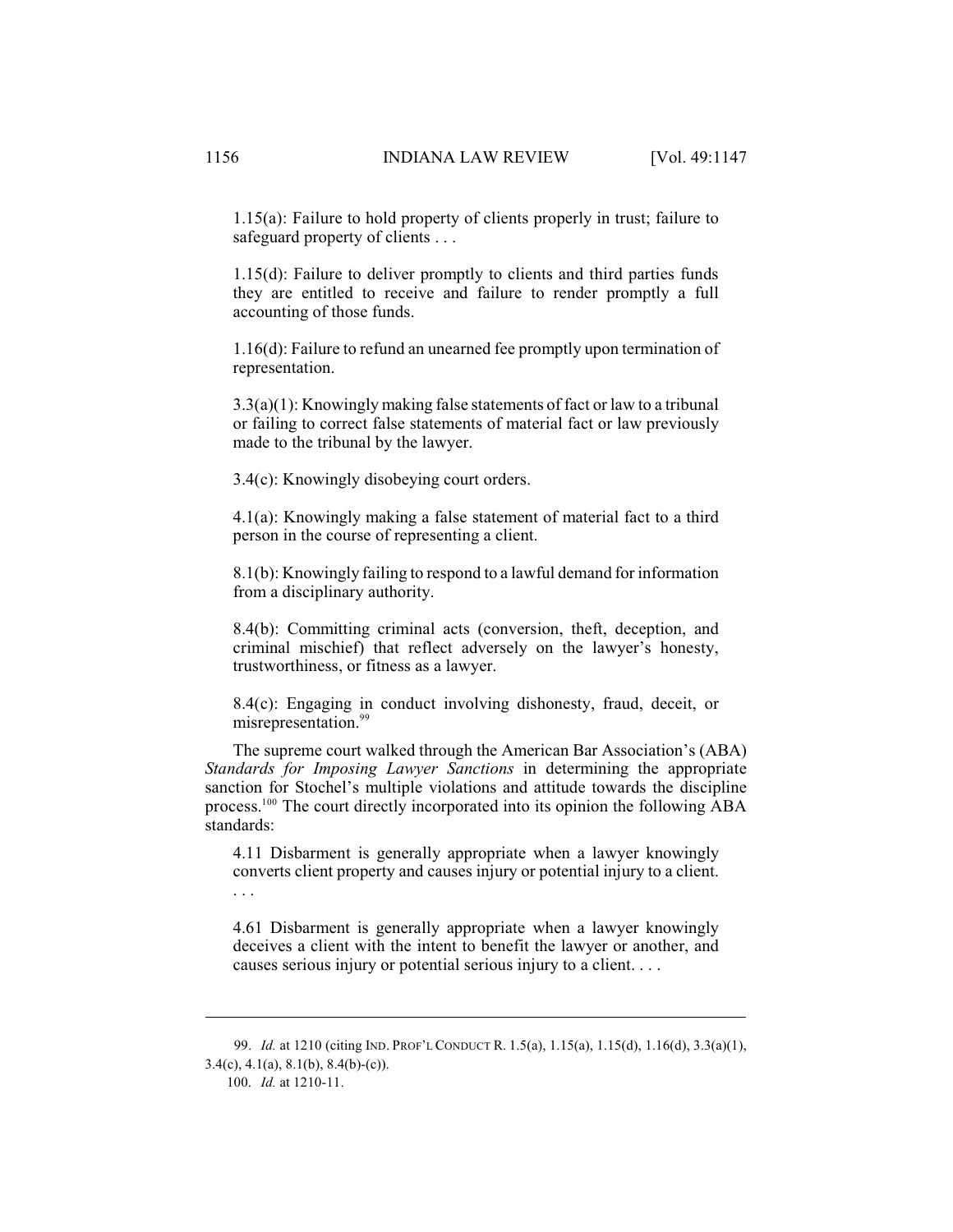5.11 Disbarment is generally appropriate when:

(a) a lawyer engages in serious criminal conduct a necessary element of which includes intentional interference with the administration of justice, false swearing, misrepresentation, fraud, extortion, misappropriation, or theft . . . or

(b) a lawyer engages in any other intentional conduct involving dishonesty, fraud, deceit, or misrepresentation that seriously adversely reflects on the lawyer's fitness to practice. . . .

6.11 Disbarment is generally appropriate when a lawyer, with the intent to deceive the court, makes a false statement, submits a false document, or improperly withholds material information, and causes serious or potentially serious injury to a party, or causes a significant or potentially significant adverse effect on the legal proceeding. . . .

6.21 Disbarment is generally appropriate when a lawyer knowingly violates a court order or rule with the intent to obtain a benefit for the lawyer or another, and causes serious injury or potentially serious injury to a party or causes serious or potentially serious interference with a legal proceeding.<sup>101</sup>

The court laid out a clear justification for Stochel to be permanently disbarred through its recitation of the ABA sanction standards.<sup>102</sup>

## IV. *IN RE OUELLETTE*

The primary misconduct by attorney Steven J. Ouellette which caused his disbarment was his conversion of  $$8,725.35$  from a client.<sup>103</sup> Ouellette aggravated his situation by not cooperating with the discipline investigation and being delinquent in filing an answer to the verified complaint for discipline.<sup>104</sup> Additionally, Ouellette had two prior sanctions for misconduct, which likely also served to aggravate his sanction.<sup>105</sup>

In December 2010, Ouellette received from a bankruptcy trustee a refund check on behalf of his bankruptcy clients.<sup>106</sup> He fraudulently endorsed the check, deposited it into a personal account that was not a lawyer trust account, and

106. *Id.* at 491.

<sup>101.</sup> ABA STANDARDS FOR IMPOSING LAWYER SANCTIONS (1992).

<sup>102.</sup> *In re Stochel*, 34 N.E.3d at 1210-11.

<sup>103.</sup> *In re* Ouellette, 37 N.E.3d 490, 491 (Ind. 2015).

<sup>104.</sup> *Id.* 

<sup>105.</sup> *Id.* at 491 n.2; *see also In re* Ouellette, 636 N.E.2d 1251, 1253 (Ind. 1994) (suspending Ouellete for "knowingly ma[king] false statements of material facts to a tribunal and fail[ing] to disclose such facts when disclosure was necessary"); *In re* Ouellette, 857 N.E.2d 377, 378 (Ind. 2006) (suspending Ouellete for "fail[ing] to act with reasonable diligence and promptness in representing [his] client, . . . fail[ing] to keep his client adequately informed, . . . and fail[ing] to make timelyresponses to the Indiana Supreme Court DisciplinaryCommission's [investigation]")).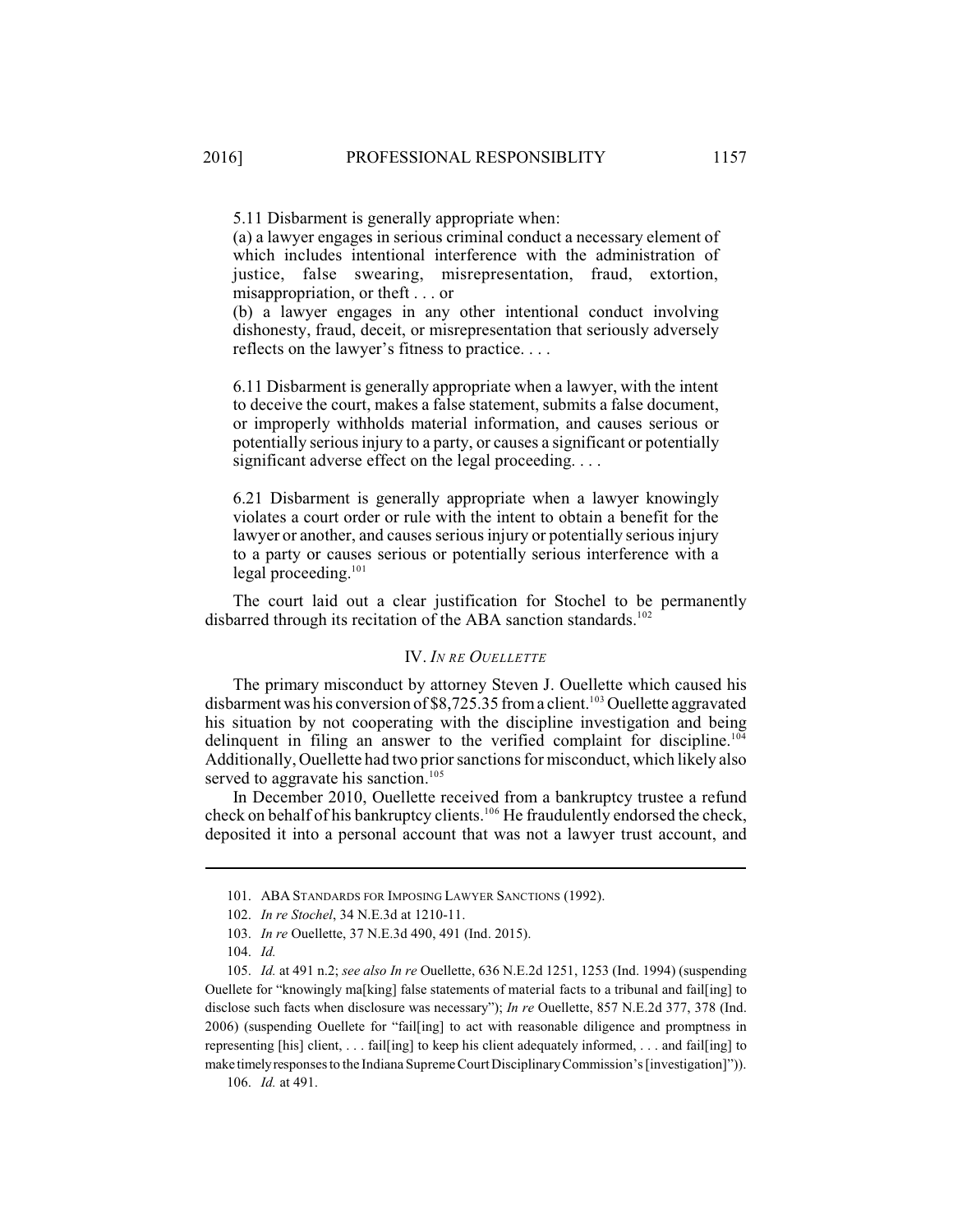converted the funds to his own use.<sup>107</sup> Not until June 2013, when the bankruptcy trustee issued the final report, did the clients become aware of the refund.<sup>108</sup> After being confronted by the clients, Ouellette issued a check to them on an account other than a trust account.<sup>109</sup> The check was not honored due to insufficient funds. $110$ 

A disciplinary investigation was initiated by the Commission, however, Ouellette did not cooperate in the investigation.<sup>111</sup> This resulted in his law license being suspended in August 2014.<sup>112</sup> Subsection 10(e) of Rule 23 in the Indiana Rules for Admission to the Bar and the Discipline of Attorneys requires all attorneys to cooperate in any discipline investigation.<sup>113</sup> Specifically, Subsection 10(e) states:

It shall be the duty of every attorney against whom a grievance is filed under this Section to cooperate with the Commission's investigation, accept service, comply with the provisions of these rules, and when notice is given by registered or certified mail, claim the same in a timely manner either personally or through an authorized agent.<sup>114</sup>

Subsection 10(f) describes the penalty for non-cooperation.<sup>115</sup> It states that "[a]n attorney who is the subject of an investigation by the Disciplinary Commission may be suspended from the practice of law upon a finding that the attorney has failed to cooperate with the investigation."<sup>116</sup> This suspension is administrative and can be quickly rescinded upon the respondent's satisfactory cooperation with the Commission's investigation. $117$ 

Non-cooperation in a discipline investigation can also serve as the basis for chargeable misconduct.<sup>118</sup> Rule 8.1(b) of the Indiana Rules of Professional Conduct states that "a lawyer in connection with . . . a disciplinary matter, shall not: . . . (b) . . . knowingly fail to respond to a lawful demand for information from an admissions or disciplinary authority."<sup>119</sup> In Ouellette's case, he was charged, and found guilty of violating this rule.<sup>120</sup>

- 
- 113. IND. R. ADMIS. B. & DISC. ATT'Y 23 § 10(e).
- 114. *Id.*

- 116. *Id.*
- 117. *Id.* § 10(f)(3).
- 118. *Id.* § 10(f)(2).
- 119. IND. PROF'L CONDUCT R. 8.1(b).
- 120. *In re* Ouellette, 37 N.E.3d 490, 492 (Ind. 2015).

<sup>107.</sup> *Id.*

<sup>108.</sup> *Id.*

<sup>109.</sup> *Id.*

<sup>110.</sup> *Id.* 111. *Id.*

<sup>112.</sup> *Id.*

<sup>115.</sup> *Id.* § 10(f).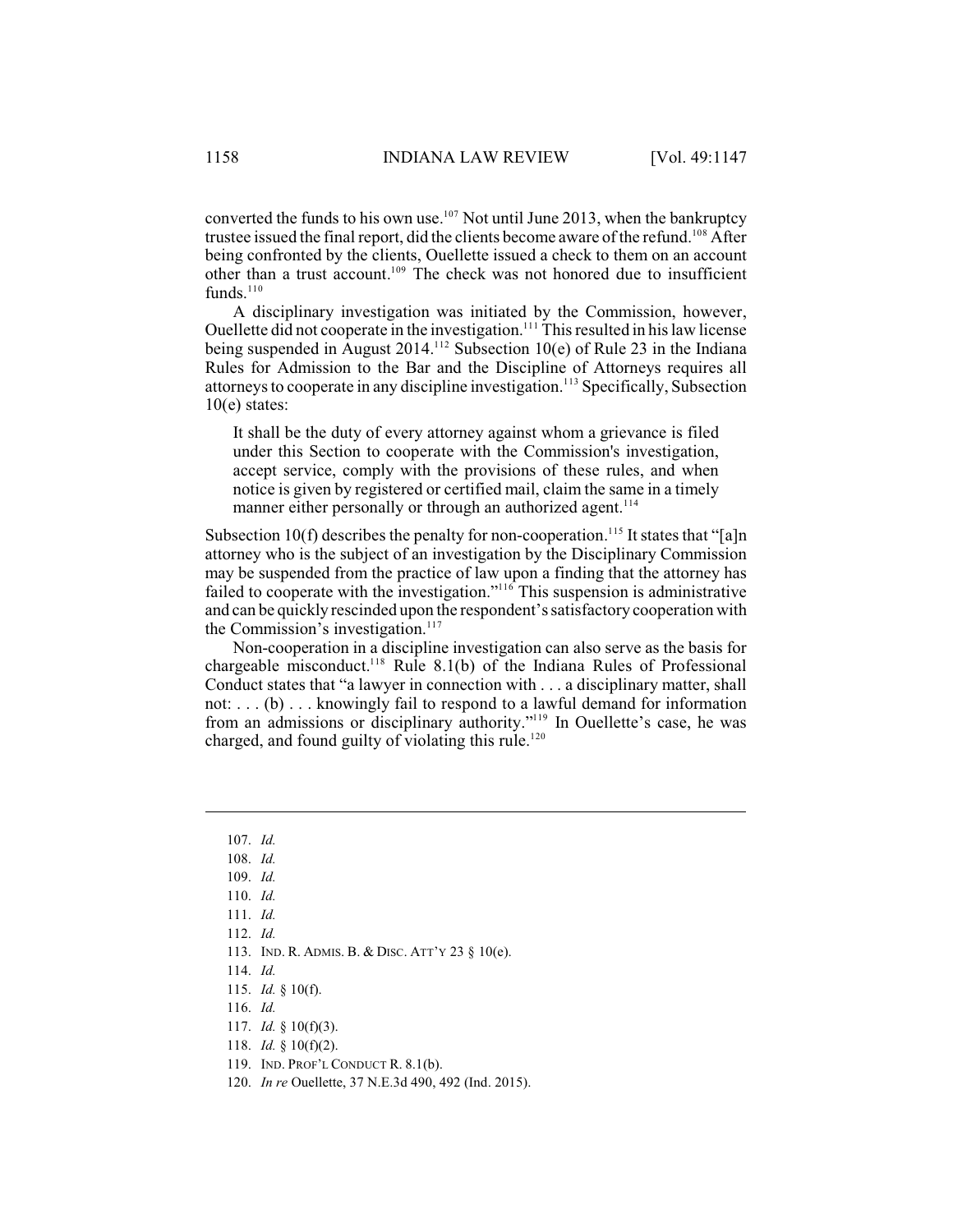Like Hamilton<sup>121</sup> and Stochel,<sup>122</sup> Ouellette also failed to answer the complaint and the Commission was granted judgment by default.<sup>123</sup> Ouellette tried to defend himself after filing deadlines had passed by tendering a belated answer.<sup>124</sup> His diminished attempt to protect his career was addressed sharply by the court:

Respondent eventually tendered a belated answer at the hearing on the Commission's application for judgment on the complaint, which the hearing officer declined to accept. Given Respondent's refusal to cooperate with the Commission's investigation, his failure to comply with the deadlines imposed under the Admission and Discipline Rules, and his failure to file a petition for review or brief on sanction, we likewise decline to give Respondent's belatedly-tendered answer any effect. 125

By not depositing the refund check in a trust account, Ouellette violated Rule 1.15(a) of the Indiana Rules of Professional Conduct which requires a lawyer to hold a client's property in trust.<sup>126</sup> He also violated Subsection 29(a)(4) of Rule 23 in the Indiana Rules for Admission to the Bar and the Discipline of Attorneys by failing to deposit intact funds received on behalf of a client.<sup>127</sup>

Indiana Rule of Professional Conduct 8.4(b) prohibits a lawyer from "commit[ting] a criminal act that reflects adversely on the lawyer's honesty, trustworthiness, or fitness as a lawyer."<sup>128</sup> Clearly, Ouellette's unpermitted personal use of his clients' money, as well as hisissuance of an insufficient funds check, constituted the criminal acts of conversion and check deception.<sup>129</sup> Both of these crimes involve dishonesty and exhibit a lack of trustworthiness.

Indiana Rule of Professional Conduct 8.4(c) characterizes as misconduct the "engage[ment] in conduct involving dishonesty, fraud, deceit, or misrepresentation."<sup>130</sup> This separate standard was applied not only to his thievery, but also to his failure to disclose the refund to his clients timely and his issuance to them of an insufficient funds check.<sup> $131$ </sup> For nearly two and a half years, Ouellette deceived his clients by hiding from them the fact they had received a refund in their bankruptcy proceeding.<sup> $132$ </sup> He then fraudulently and dishonestly issued the refund on an insufficient funds check from an account other than a

- 122. *In re* Stochel, 34 N.E.3d 1207, 1208 (Ind. 2015).
- 123. *In re Ouellette*, 37 N.E.3d at 491.
- 124. *Id.* at 491 n.1.
- 125. *Id.*
- 126. *Id.* at 492 (citing IND. PROF'L CONDUCT R. 1.15(a)).
- 127. *Id.* (citing IND. R. ADMIS. B. & DISC. ATT'Y 23 § 29(a)(4)).
- 128. IND. PROF'L CONDUCT R. 8.4(b).
- 129. *See In re Ouellette*, 37 N.E.3d at 491.
- 130. IND. PROF'L CONDUCT R. 8.4(c).
- 131. *See In re Ouellette*, 37 N.E.3d at 491-92.
- 132. *Id.* at 491.

<sup>121.</sup> *In re* Hamilton, 34 N.E.3d 1204, 1205 (Ind. 2015).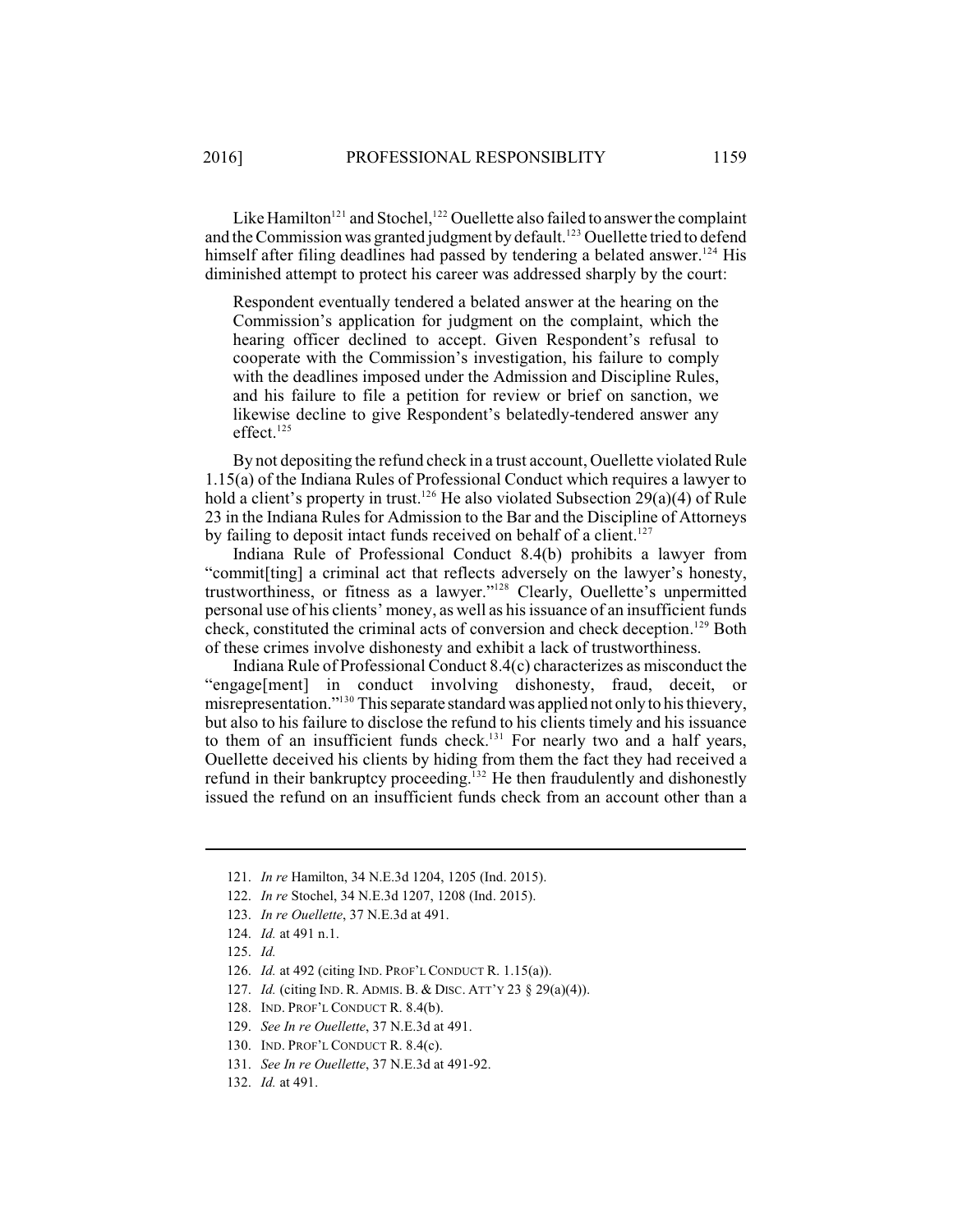lawyer trust account. $133$ 

As in the other recent cases of client theft, the court issued a stern warning to lawyers who steal from clients: "Misappropriation of client funds is a grave transgression. It demonstrates a conscious desire to accomplish an unlawful act, denotes a lack of virtually all personal characteristics we deem important to law practice, threatensto bring significant misfortune on the unsuspecting client and severely impugns the integrity of the profession."<sup>134</sup>

## V. *IN RE PHILPOT*

Attorney Thomas R. Philpot formerly served as the elected Lake County, Indiana Clerk of Courts.<sup>135</sup> In 2012, he was adjudicated guilty on two felony counts of mail fraud and one felony count of theft from a federally funded program.<sup>136</sup> The convictions occurred in the U.S. District Court for the Northern District of Indiana.<sup>137</sup> His appeal of the convictions was unsuccessful.<sup>138</sup>

Philpot's crimes arose from his payment to himself of a salary bonus from the child support incentive money awarded to the County Clerk's Office by the federal government under Title IV-D of the Social Security Act (commonly known as "4-D funds"). $^{139}$  It is interesting 4-D incentive funds are permitted to be used to supplement salaries for those persons involved in the child support collection and enforcement process. However, the awarding of a supplemental salary must be approved through the County fiscal body's budget and appropriation process.<sup>140</sup> Philpot by-passed this important step.<sup>141</sup> He essentially resorted to self-help in awarding a bonus to himself.<sup>142</sup>

Philpot and the Commission stipulated to most of the facts supporting the misconduct, although the parties disagreed on the exact results of applying the law to the facts.<sup>143</sup> The parties also agreed the criminal acts were a violation of Indiana Rules of Professional Conduct 8.4(b) which prohibits a lawyer from committing a criminal act that reflects adversely on the lawyer's honesty, trustworthiness, or fitness as a lawyer.<sup>144</sup> Furthermore, the parties conditionally agreed a four year suspension of Philpot's law license would be an appropriate

<sup>133.</sup> *Id.*

<sup>134.</sup> *Id.* at 492 (citing *In re* Hill, 655 N.E.2d 343, 345 (Ind. 1995)).

<sup>135.</sup> United States v. Philpot, 733 F.3d 734, 738 (7th Cir. 2013).

<sup>136.</sup> *Id.*

<sup>137.</sup> *Id.* at 741.

<sup>138.</sup> *Id.*

<sup>139.</sup> *Id.* at 738-39; 42 U.S.C. § 658a (2012).

<sup>140.</sup> *Philpot*, 733 F.3d at 738 (quoting IND. CODE § 31-25-4-23(c) (2013)) ("[A]mounts received as incentive payments may not, without the approval of the county fiscal body, be used to increase or supplement the salary of an elected official.").

<sup>141.</sup> *Id.* at 738-39.

<sup>142.</sup> *Id.* at 739.

<sup>143.</sup> *Id.* at 742-45; *In re* Philpot, 31 N.E.3d 468, 468-69 (Ind. 2015).

<sup>144.</sup> *In re Philpot*, 31 N.E.3d at 469.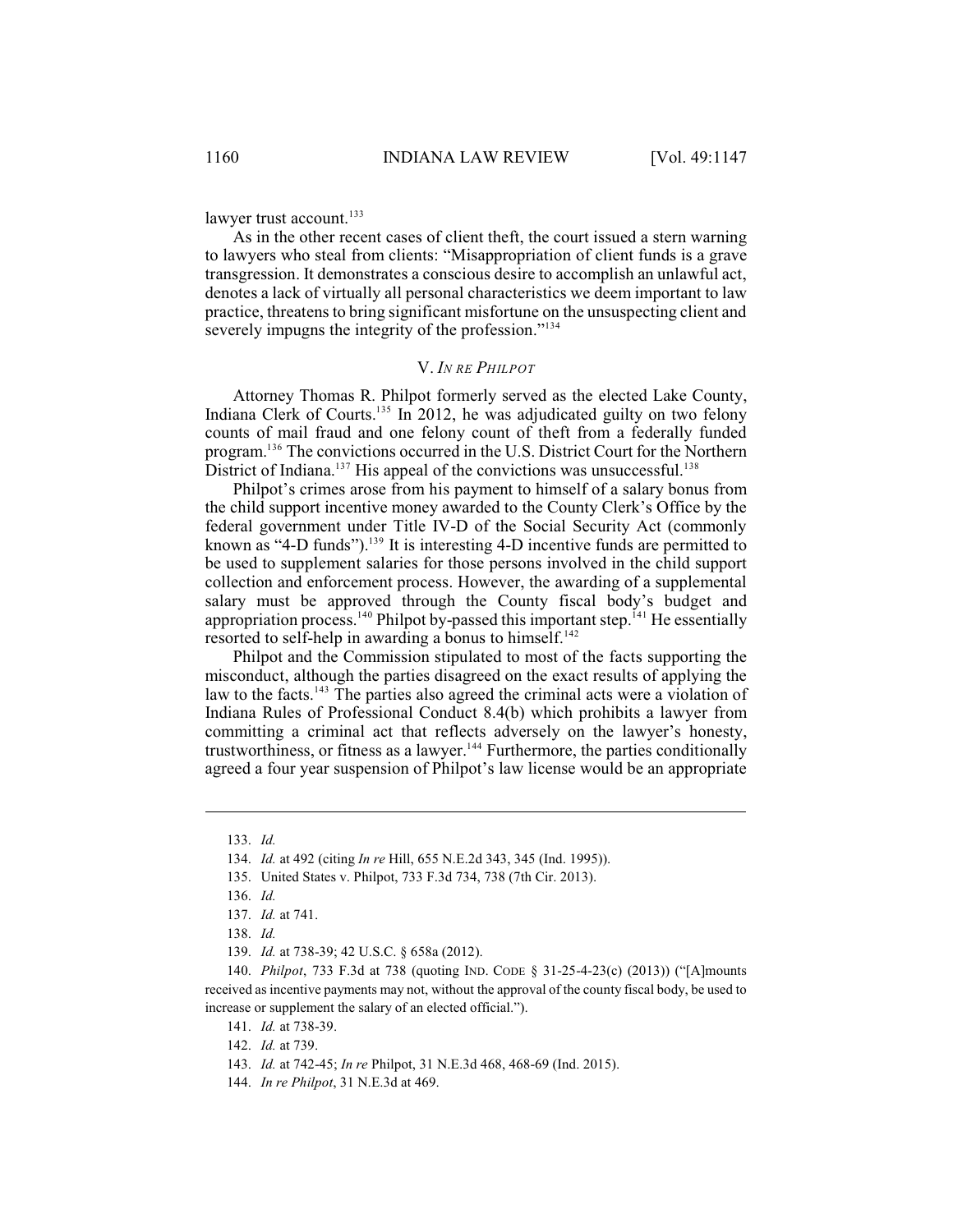penalty and no facts in aggravation were cited to the court.<sup>145</sup> Facts in mitigation that led to the agreement between the parties were: (1) Philpot's lack of prior lawyer discipline; (2) his cooperation with the Commission's investigation including his prompt self-report of his conviction to the Commission; and (3) his repayment with interest of the misappropriated money before the filing of his federal criminal charges.<sup>146</sup>

The court accepted the conditional agreement on a narrow vote of 3-2.<sup>147</sup> Chief Justice Rush and Justice Dickson dissented.<sup>148</sup> It was their belief Philpot should have been disbarred.<sup>149</sup> Also, the court found its own aggravator for sanction.<sup>150</sup> The court found as an elected official, Philpot betrayed the public trust.<sup>151</sup> This betrayal violated his oath of office and also his oath as an attorney.<sup>152</sup>

The Oath of Attorneys is codified as the Indiana Rule for Admission to the Bar and the Discipline of Attorneys 22.<sup>153</sup> Every lawyer must take and subscribe to the Oath of Attorneys upon being admitted to practice law.<sup>154</sup> Violation of the attorney oath is actionable as misconduct, but it is infrequently used as a charged violation.<sup>155</sup> Arguments the Oath is vague,<sup>156</sup> as well as aspirational rather than doctrinal, have steered lawyer discipline authorities away from using the Oath as a basis for instituting an ethics prosecution. It is much more legally efficient to use the Rules of Professional Conduct as the foundation and standards for ethical misconduct.

As previously referenced, the court went beyond what the parties submitted as the terms of their conditional agreement and sua sponte inserted the attorney oath violation as a fact in aggravation of the sanction. It is important to note the oath violation was not inserted as a substantive rule violation, but instead the oath was incorporated into the rule.<sup>157</sup> There is precedent for the court taking this type of action.<sup>158</sup> In at least three cases the court, used the oath as a basis to

151. *Id.*

154. *Id.*

155. *See* United States v. Wunsch, 84 F.3d 1110, 1119 (9th Cir. 1996) (finding the provision of the California Oath of Attorneys that requires a lawyer to abstain from "offensive personality"—a clause also found in the Indiana Oath of Attorneys— was an unconstitutionally vague standard to serve as the basis for a substantive ethics violation).

156. *Id.*

157. *In re* Swan, 833 F. Supp. 794, 798 (C.D. Cal. 1993), *rev'd*, United States v. Wunsch, 84 F.3d 1110 (7th Cir. 1996).

158. *In re* Keaton*,* 29 N.E.3d 103 (Ind. 2015); *In re* Manson, 676 N.E.2d 347 (Ind. 1997); *In*

<sup>145.</sup> *Id.* at 468-69.

<sup>146.</sup> *Id.* at 469.

<sup>147.</sup> *Id.*

<sup>148.</sup> *Id.*

<sup>149.</sup> *Id.*

<sup>150.</sup> *Id.*

<sup>152.</sup> *Id.*

<sup>153.</sup> IND. R. ADMIS. B. & DISC. ATT'Y 22.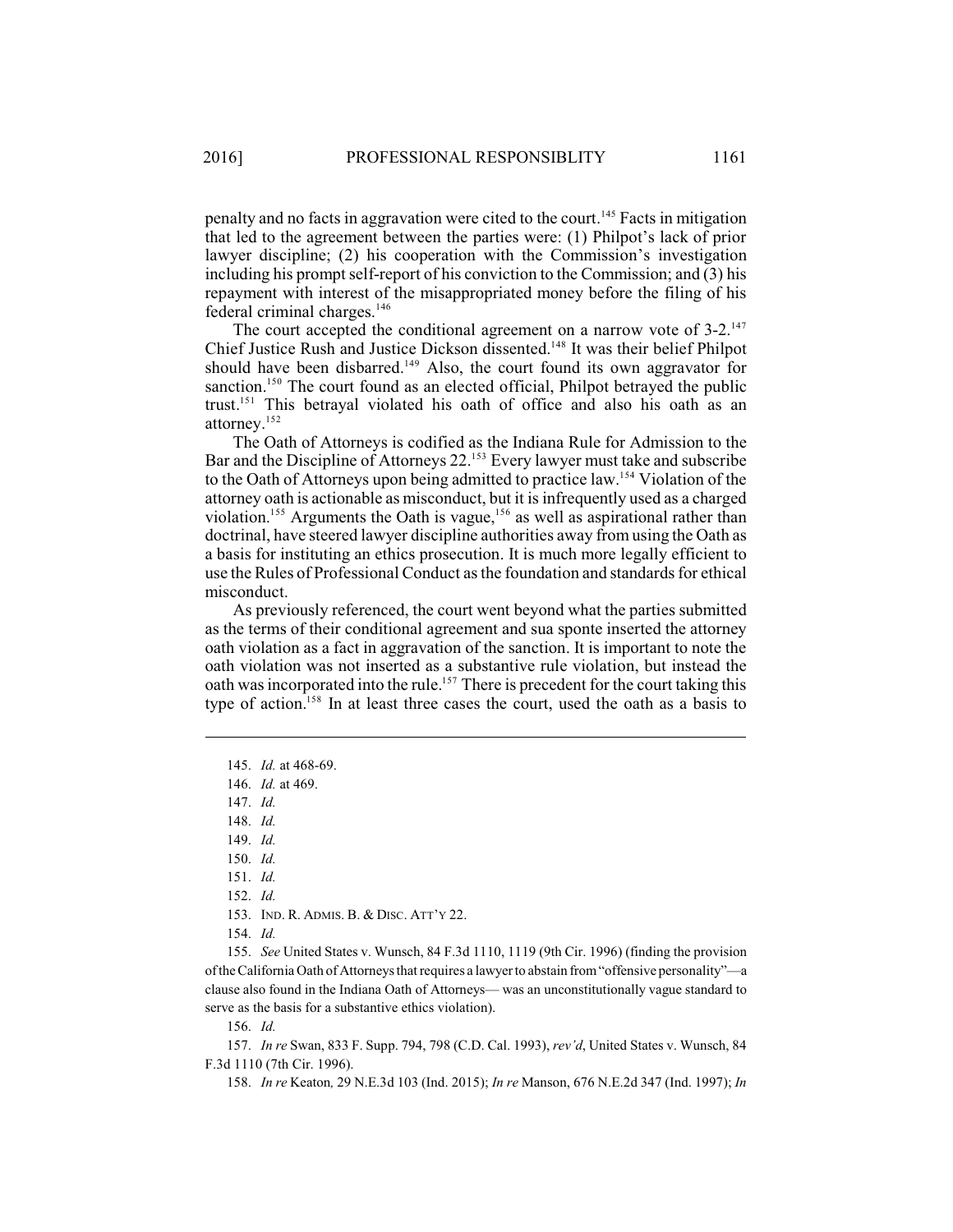aggravate a sanction upon a finding of misconduct.<sup>159</sup>

In the case of *In re Burns*, the lawyer made several threatening comments to an opposing party during a recess of a pre-trial conference.<sup>160</sup> The recording equipment continued to operate during the recess.<sup>161</sup> Burns told the opposing party,

I'm going to come over to your house and I'm going to hit you in the head with a baseball bat . . . Now, that's my promise to you, right here on the record. I'm going to come over to your house and beat you half to death with a baseball bat. 162

He also told the opposing party, "you're going to go out of here in a hospital van. Don't press your luck. . . don't press your luck. Because you're not going to like me if I'm angry. You won't walk away from it, I guarantee you."<sup>163</sup>

The court found as a sentence aggravator Burns' conduct was contrary to the Oath of Attorneys offensive personality clause.<sup>164</sup> The court imposed a thirty (30) days suspension for the misconduct.<sup>165</sup>

The court also found an Oath of Attorneys violation as a sanction aggravator in the case of *In re Manson*.<sup>166</sup> Attorney Manson engaged in sexual relations with a client in the courtroom of the Naval Legal Service Office Detachment in Kings Bay, Georgia.<sup>167</sup> Manson was an Indiana lawyer and a lieutenant in the Judge Advocate General's Corps of the U.S. Naval Reserve.<sup>168</sup> The court found the oath requirement that a lawyer "maintain the respect due to courts"<sup>169</sup> was violated. The result was a six months suspension with automatic reinstatement of his license. $170$ 

The case of *In re Keaton*,<sup>171</sup> previously discussed in this article, also led the court to find as a sanction aggravator that Keaton's conduct was not in conformity to the standards imposed by the Oath of Attorneys.<sup>172</sup>

In two other cases, the court found a lawyer's misconduct served as a

*re* Burns*,* 657 N.E.2d 738 (Ind. 1995).

<sup>159.</sup> *In re Keaton,* 29 N.E.3d at 103; *In re Manson*, 676 N.E.2d at 347; *In re Burns*, 657 N.E.2d at 738.

<sup>160.</sup> *In re Burns*, 657 N.E.2d at 739.

<sup>161.</sup> *Id.*

<sup>162.</sup> *Id.*

<sup>163.</sup> *Id.*

<sup>164.</sup> *Id.* at 740.

<sup>165.</sup> *Id.*

<sup>166.</sup> *In re* Manson, 676 N.E.2d 347 (Ind. 1997).

<sup>167.</sup> *Id.* at 348.

<sup>168.</sup> *Id.*

<sup>169.</sup> *Id.* at 348; IND. R. ADMIS. B. & DISC. ATT'Y 22.

<sup>170.</sup> *In re Manson*, 676 N.E.2d at 348.

<sup>171.</sup> *In re* Keaton, 29 N.E.3d 103 (Ind. 2015).

<sup>172.</sup> *Id.* at 110.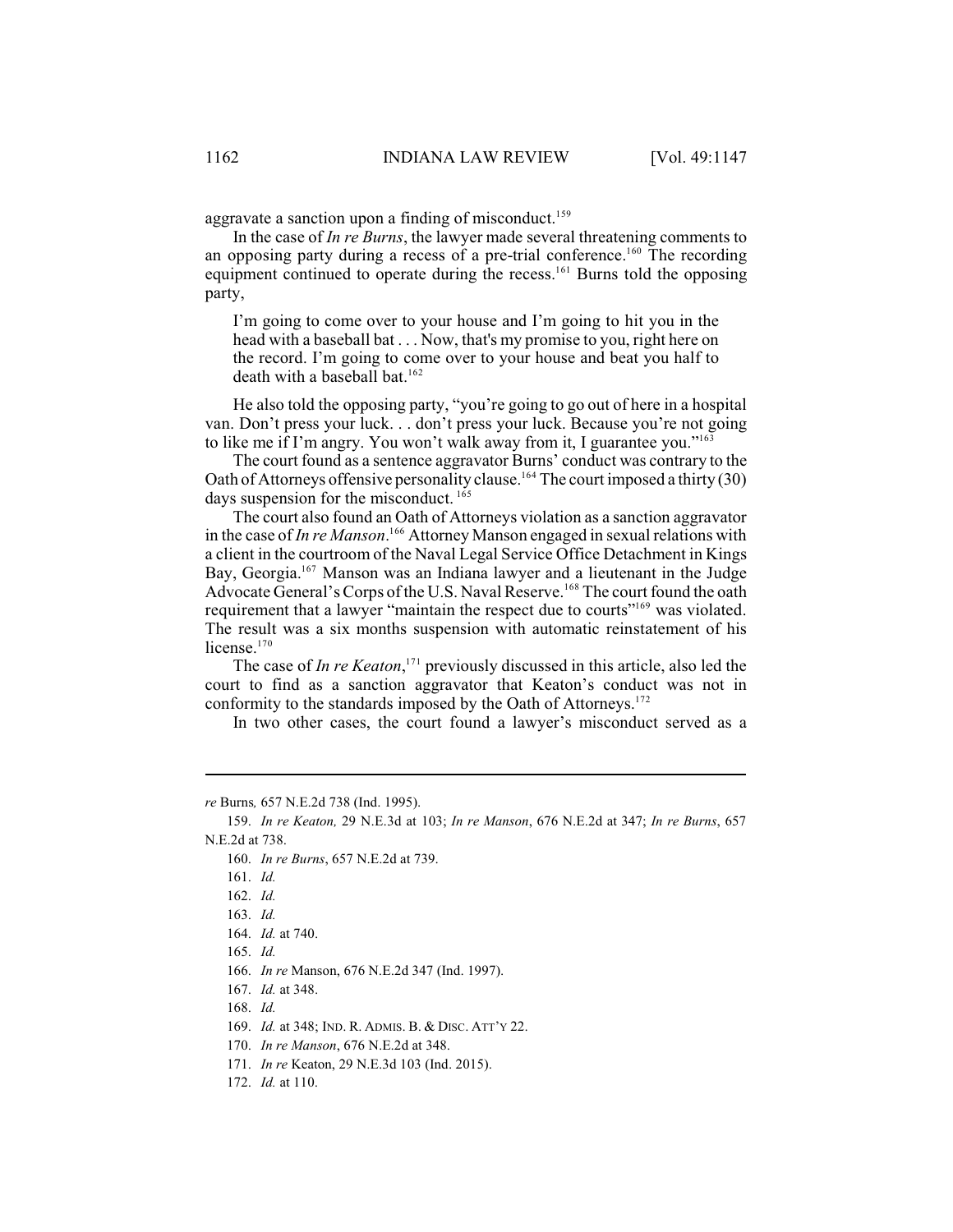substantive violation of the oath.<sup>173</sup> However, both of these cases were submitted to the court on a conditional agreement for discipline.<sup>174</sup> Because both lawyers consented to their misconduct being a violation of the offensive personality clause of the Oath of Attorneys, the court was not faced with having to interpret whether the clause had constitutional impediments.<sup>175</sup>

#### VI. *IN RE SANDERSON*

Robert S. Sanderson was a lawyer licensed in Missouri and Indiana.<sup>176</sup> His practice was located in St. Louis, Missouri.<sup>177</sup> Over the course of seven years, he crossed over the Mississippi River and practiced regularly in Illinois courts.<sup>178</sup> It was estimated he entered an appearance in over 3000 Illinoislegal matters during that time.<sup>179</sup> Sanderson victimized an unknowing Illinois female lawyer by using her attorney number on all of the Illinois pleadings and papers.<sup>180</sup>

The Illinois Supreme Court completed disciplinary action against Sanderson and eventually disbarred him despite not being licensed in Illinois.<sup>181</sup> One is probably asking how can Illinois take action against a lawyer's license if the lawyer is not licensed in that state? A lawyer not licensed in Illinois consents to the licensing discipline jurisdiction of that state when he or she chooses to practice law there. <sup>182</sup> Illinois Supreme Court Rule 779 states,

Unauthorized practice of law proceedings authorized by the Inquiry Board against an Illinois attorney who is suspended or against a lawyer licensed in another jurisdiction in the United States shall be instituted by the Administrator by the filing of a disciplinary complaint before the Hearing Board, and the hearing and review procedure shall be governed by Rule 753.<sup>183</sup>

Indiana Rules for Admission to the Bar and the Discipline of Attorneys 23(1) is similar in establishing discipline jurisdiction over a lawyer not licensed in Indiana.<sup>184</sup> It states, "[t]he Supreme Court has exclusive jurisdiction of all cases

<sup>173.</sup> *See In re* Coons, 751 N.E.2d 678, 678 (Ind. 2001) (noting the lawyer inquired into the sexual practices of his client, asked her if she had ever thought about becoming a prostitute, asked her to wear revealing clothes, and asked if he could see her breasts); *see also In re* May, 992 N.E.2d 684, 684-85 (Ind. 2013).

<sup>174.</sup> *See In re Coons*, 751 N.E.2d at 678; *see also In re May*, 992 N.E.2d at 684-85.

<sup>175.</sup> *See In re Coons*, 751 N.E.2d at 678; *s*ee *also In re May*, 992 N.E.2d at 684-85.

<sup>176.</sup> Grogan, *supra* note 3.

<sup>177.</sup> *Id.*

<sup>178.</sup> *Id.* 

<sup>179.</sup> *Id.*

<sup>180.</sup> *Id.*

<sup>181.</sup> *In re* Sanderson, 39 N.E.3d 375, 375 (Ind. 2015).

<sup>182.</sup> ILL. SUP. CT. R. 779.

<sup>183.</sup> *Id.* 

<sup>184.</sup> IND. R. ADMIS. B. & DISC. ATT'Y 23 § 1.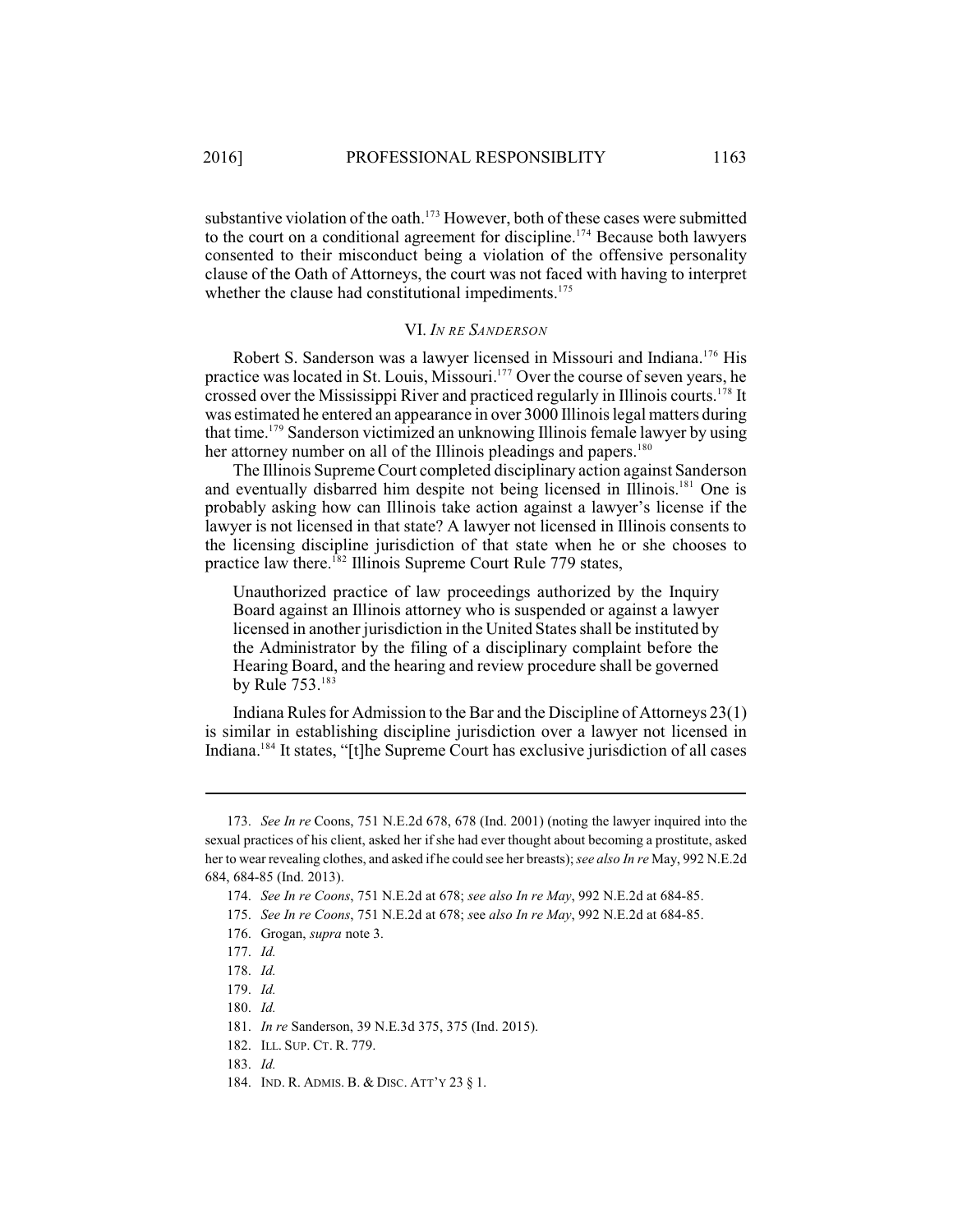in which an attorney who is admitted to the bar of this Court *or who practices law in this State* (hereinafter referred to as "attorney") is charged with misconduct."<sup>185</sup>

Since Sanderson was licensed in Indiana, he became subject to reciprocal discipline in Indiana under the Indiana Rule for Admission to the Bar and the Discipline of Attorneys  $23(2)(b)$ .<sup>186</sup> The rule states:

If an attorney admitted to practice in this State who is also admitted to practice in any other state should be disbarred or suspended by the proper authority of such other state, such disbarment or suspension shall constitute sufficient grounds for disbarment or suspension of said attorney in this State.<sup>187</sup>

Indiana Rule for Admission to the Bar and the Discipline of Attorneys 23(28)(c) limits the reciprocal action in Indiana to the following legal issues:

(1) The procedure was so lacking in notice or opportunity to be heard as to constitute a deprivation of due process;

(2) There was such infirmity of proof establishing the misconduct as to give rise to the clear conviction that the Court could not, consistent with its duty, accept as final the conclusion on that subject;

(3) The imposition of suspension by the Court would be inconsistent with standards governing sanctions in this rule or would result in grave injustice; or

(4) The misconduct established warrants substantially different discipline in this state. $188$ 

The rule further states:

If this Court determines that any of those elements exists, this Court shall enter such other order of discipline as it deems appropriate. The burden is on the party seeking different discipline in this state to demonstrate that the imposition of the same discipline is unwarranted.<sup>189</sup>

Lastly, the reciprocal discipline rule prohibits collateral attack on the facts underlying the misconduct in the other jurisdiction.<sup>190</sup> It firmly establishes a final adjudication of attorney misconduct in another jurisdiction is conclusive for determining misconduct in Indiana. 191

Illinois imposed disbarment on Sanderson.<sup>192</sup> However, as pointed out in the

<sup>185.</sup> *Id.* (emphasis added).

<sup>186.</sup> *Id.* § 2(b).

<sup>187.</sup> *Id.*

<sup>188.</sup> *Id.* § 28(c).

<sup>189.</sup> *Id.*

<sup>190.</sup> *Id.*

<sup>191.</sup> *Id.* § 28(d).

<sup>192.</sup> *In re* Sanderson, 39 N.E.3d 375, 375 (Ind. 2015).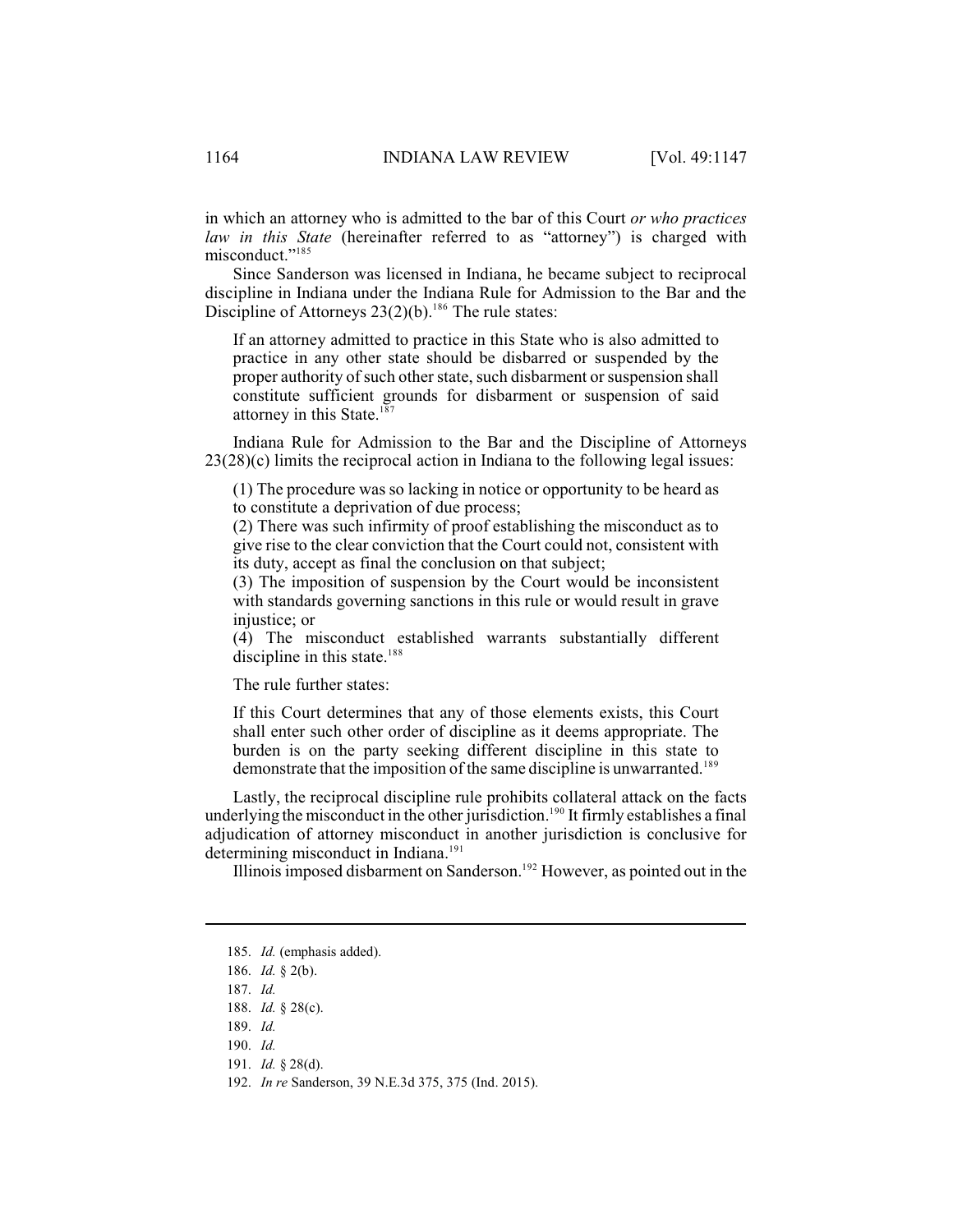opening of this Article, disbarment in Illinois is not permanent.<sup>193</sup> Sanderson is eligible to seek reinstatement in Illinois in five years even though he never had an Illinois license with which to begin.<sup>194</sup> However, under Indiana Rule for Admission to the Bar and the Discipline of Attorneys 23(28)(c)(3), a reciprocal disbarment would be permanent with no opportunity to seek reinstatement.<sup>195</sup> An Indiana disbarment would be inconsistent with an Illinois disbarment because they are not mirror images of each other.<sup>196</sup> The Indiana Supreme Court addressed this by imposing an indefinite suspension on Sanderson.<sup>197</sup> The court stated Sanderson's law license was "suspended indefinitely from the practice of law in this state as of the date of this order . . . If Respondent is granted reinstatement in Illinois, Respondent may file a 'Motion for Reinstatement' pursuant to and in full compliance with Admission and Discipline Rule 23(28)(e) . . . ." 198

Even though the act of imposing discipline was reciprocal (i.e. the adjudication of misconduct in Illinois was reciprocated in Indiana), the sanction was not. Or was it? Another interpretation of the Indiana Supreme Court's decision could be as follows: a disbarment in Illinois is actually a suspension since there is a chance of reinstatement.<sup>199</sup> However, the Illinois reinstatement is not automatic.<sup>200</sup> There is no guarantee of reinstatement being granted.<sup>201</sup> The uncertainty of Illinois reinstatement makes the license suspension indefinite. 202 Therefore, the Indiana Supreme Court reciprocated with a suspension for an indefinite period. $2^{03}$  No matter the interpretation, Sanderson's prospects of first getting reinstated in a jurisdiction where he never held a license to begin with are fairly bleak.

## **CONCLUSION**

The Indiana Supreme Court disbarred four lawyers in  $2015<sup>204</sup>$  If expanded to include 2014, the number of disbarments climbs to eight.<sup>205</sup> In the ten year

<sup>193.</sup> ILL. SUP. CT. R. 760(a), 767(a).

<sup>194.</sup> *Id.*

<sup>195.</sup> IND. R. ADMIS. B. & DISC. ATT'Y 23 § 28(c)(3).

<sup>196.</sup> *Compare* ILL. SUP. CT. R. 760(a), 767(a), *with* IND. R. ADMIS. B. & DISC. ATT'Y 23 §  $28(c)(3)$ .

<sup>197.</sup> *In re Sanderson*, 39 N.E.3d at 375.

<sup>198.</sup> *Id.*

<sup>199.</sup> *Compare* ILL. SUP. CT. R. 760(a), 767(a), *with* IND. R. ADMIS. B. & DISC. ATT'Y 23 §  $28(c)(3)$ .

<sup>200.</sup> ILL. SUP. CT. R. 760(a), 767(a).

<sup>201.</sup> *Id.*

<sup>202.</sup> *Id.*

<sup>203.</sup> *In re Sanderson*, 39 N.E.3d at 375.

<sup>204.</sup> *Discipline*, IND. LAW., http://www.theindianalawyer.com/discipline [http://perma.cc/NK7A-PUJM] (last visited May 13, 2016).

<sup>205.</sup> *Disciplinary Commission Annual Reports*, IND. JUD. BRANCH,